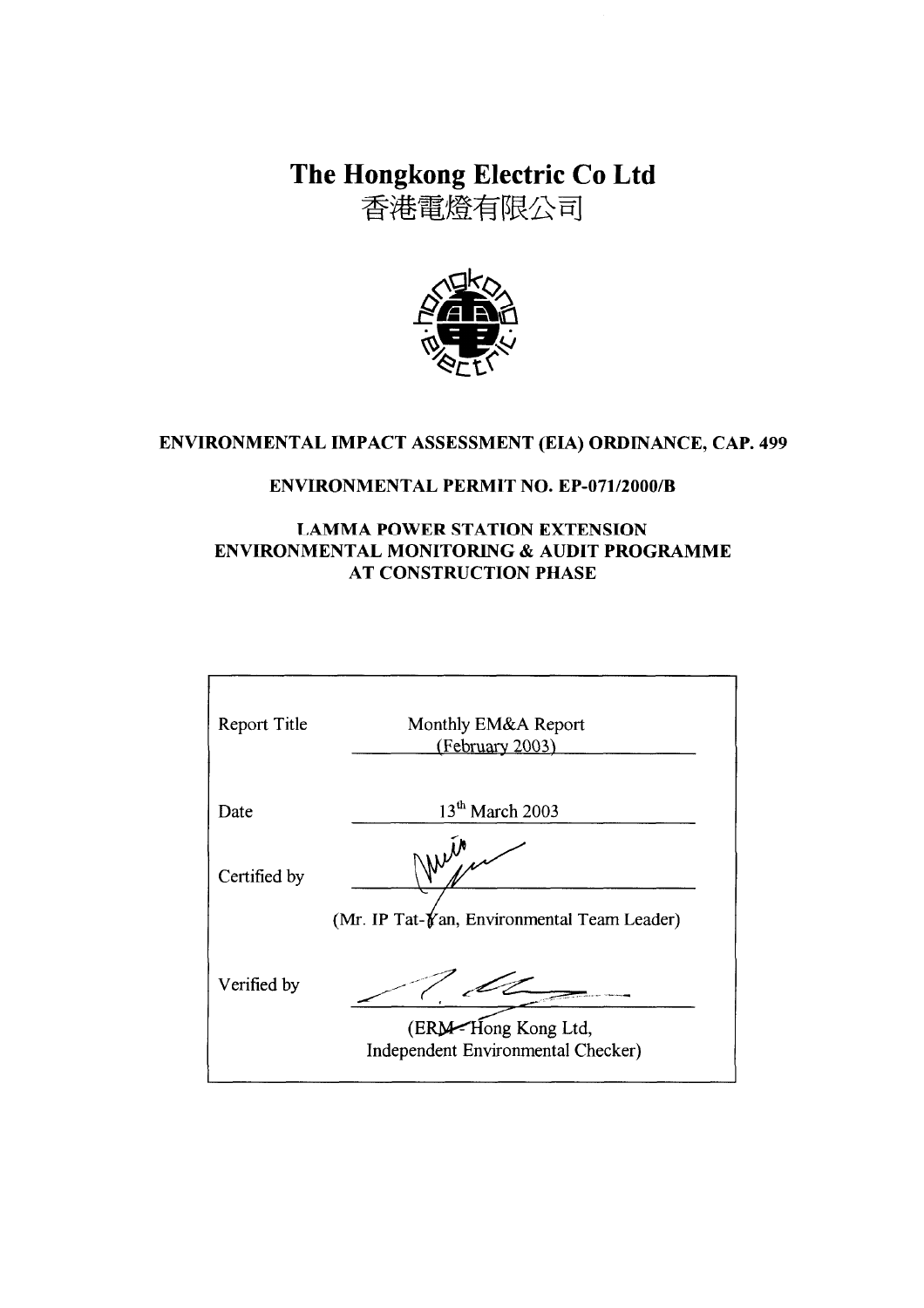# **TABLE OF CONTENT**

# **EXECUTIVE SUMMARY**

| 1.                                            |                                                                                                                                                                                                                                                                                                                                                                                    |                                                                  |
|-----------------------------------------------|------------------------------------------------------------------------------------------------------------------------------------------------------------------------------------------------------------------------------------------------------------------------------------------------------------------------------------------------------------------------------------|------------------------------------------------------------------|
| 1.1<br>1.2<br>1.3<br>1.4                      | Background<br>Project Organisation<br>Construction Works undertaken during the Reporting Month<br>Summary of EM&A Requirements                                                                                                                                                                                                                                                     | $\mathbf{1}$<br>$\mathbf{1}$<br>$\overline{2}$<br>$\overline{4}$ |
| 2.                                            |                                                                                                                                                                                                                                                                                                                                                                                    | $\overline{\mathbf{8}}$                                          |
| 2.1<br>2.2<br>2.3<br>2.4<br>2.5<br>2.6        | <b>Monitoring Requirements</b><br><b>Monitoring Locations</b><br>Monitoring Equipment<br>Monitoring Parameters, Frequency and Duration<br>Monitoring Procedures and Calibration Details<br><b>Results and Observations</b>                                                                                                                                                         | 8<br>$\, 8$<br>$\,$ $\,$<br>9<br>9<br>10                         |
| 3.                                            |                                                                                                                                                                                                                                                                                                                                                                                    | 13                                                               |
| 3.1<br>3.2<br>3.3<br>3.4<br>3.5<br>3.6        | <b>Monitoring Requirements</b><br><b>Monitoring Locations</b><br>Monitoring Equipment<br>Monitoring Parameters, Frequency and Duration<br>Monitoring Procedures and Calibration Details<br><b>Results and Observations</b>                                                                                                                                                         | 13<br>13<br>13<br>14<br>14<br>15                                 |
| 4.                                            |                                                                                                                                                                                                                                                                                                                                                                                    | .17                                                              |
| 4.1<br>4.2<br>4.3<br>4.4<br>4.5<br>4.6<br>4.7 | Review of Environmental Monitoring Procedures<br>Assessment of Environmental Monitoring Results<br>Site Environmental Audit<br><b>Status of Environmental Licensing and Permitting</b><br>Implementation Status of Environmental Mitigation Measures<br>Implementation Status of Event/Action Plans<br><b>Implementation Status of Environmental Complaint Handling Procedures</b> | 17<br>17<br>18<br>18<br>19<br>20<br>20                           |
| 5.                                            |                                                                                                                                                                                                                                                                                                                                                                                    | 21                                                               |
| 5.1<br>5.2<br>5.3<br>5.4                      | <b>Status of Natural Gas supply</b><br>Key Issues for the Coming Month<br>Monitoring Schedules for the Next 3 Months<br>Construction Program for the Next 3 Months                                                                                                                                                                                                                 | 21<br>21<br>22<br>22                                             |
| 6.                                            |                                                                                                                                                                                                                                                                                                                                                                                    | 23                                                               |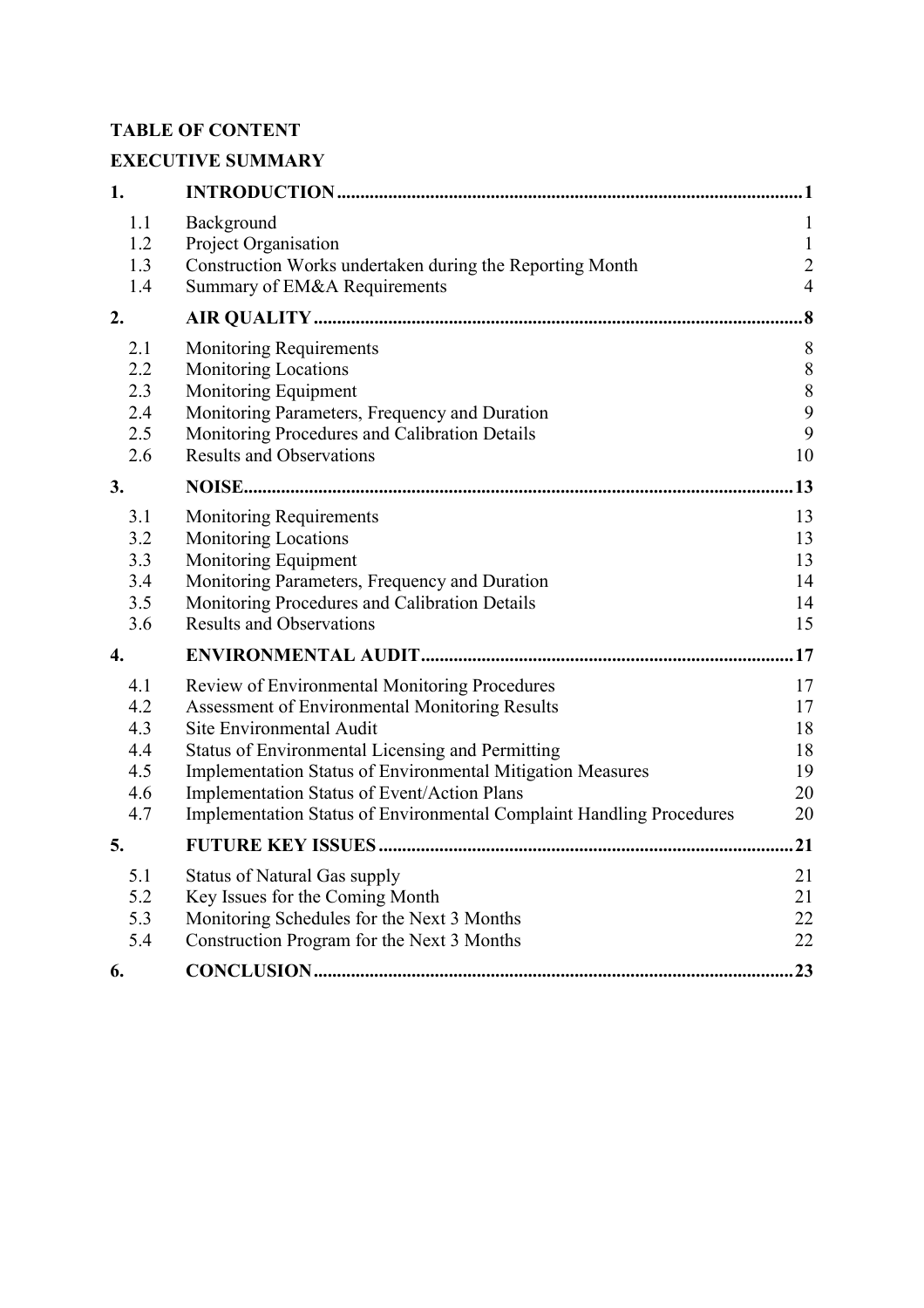### **LIST OF TABLES**

- Table 1.1 Construction Activities and Their Corresponding Environmental Mitigation **Measures**
- Table 2.1 Air Quality Monitoring Locations
- Table 2.2 Air Quality Monitoring Equipment
- Table 2.3 Air Quality Monitoring Parameter, Duration and Frequency
- Table 3.1 Noise Monitoring Locations
- Table 3.2 Noise Monitoring Equipment
- Table 3.3 Noise Monitoring Duration and Parameter
- Table 4.1 Summary of AL Level Exceedances on Monitoring Parameters
- Table 4.2 Estimated Amounts of Waste Generated in February 2003
- Table 4.3 Summary of Environmental Licensing and Permit Status
- Table 4.4 Environmental Complaints / Enquiries Received in February 2003
- Table 4.5 Outstanding Environmental Complaints / Enquiries Received Before

# **LIST OF FIGURES**

- Figure 1.1 Layout of Work Site
- Figure 1.2 Cable Route of Transmission System
- Figure 1.3 Location of Dumping Area (from  $12<sup>th</sup>$  June 2002)
- Figure 2.1 Location of Air Quality Monitoring Stations
- Figure 3.1 Location of Noise Monitoring Stations

### **APPENDICES**

- Appendix A Organization Chart
- Appendix B Action and Limit Levels for Air Quality and Noise
- Appendix C Environmental Monitoring Schedule
- Appendix D Air Quality Monitoring Results for February 2003
- Appendix E Noise Monitoring Results for February 2003
- Appendix F The QA/QC Procedures and Results
- Appendix G Event/Action Plans
- Appendix H Site Audit Summary
- Appendix I Summary of EMIS
- Appendix J Tentative Construction Programme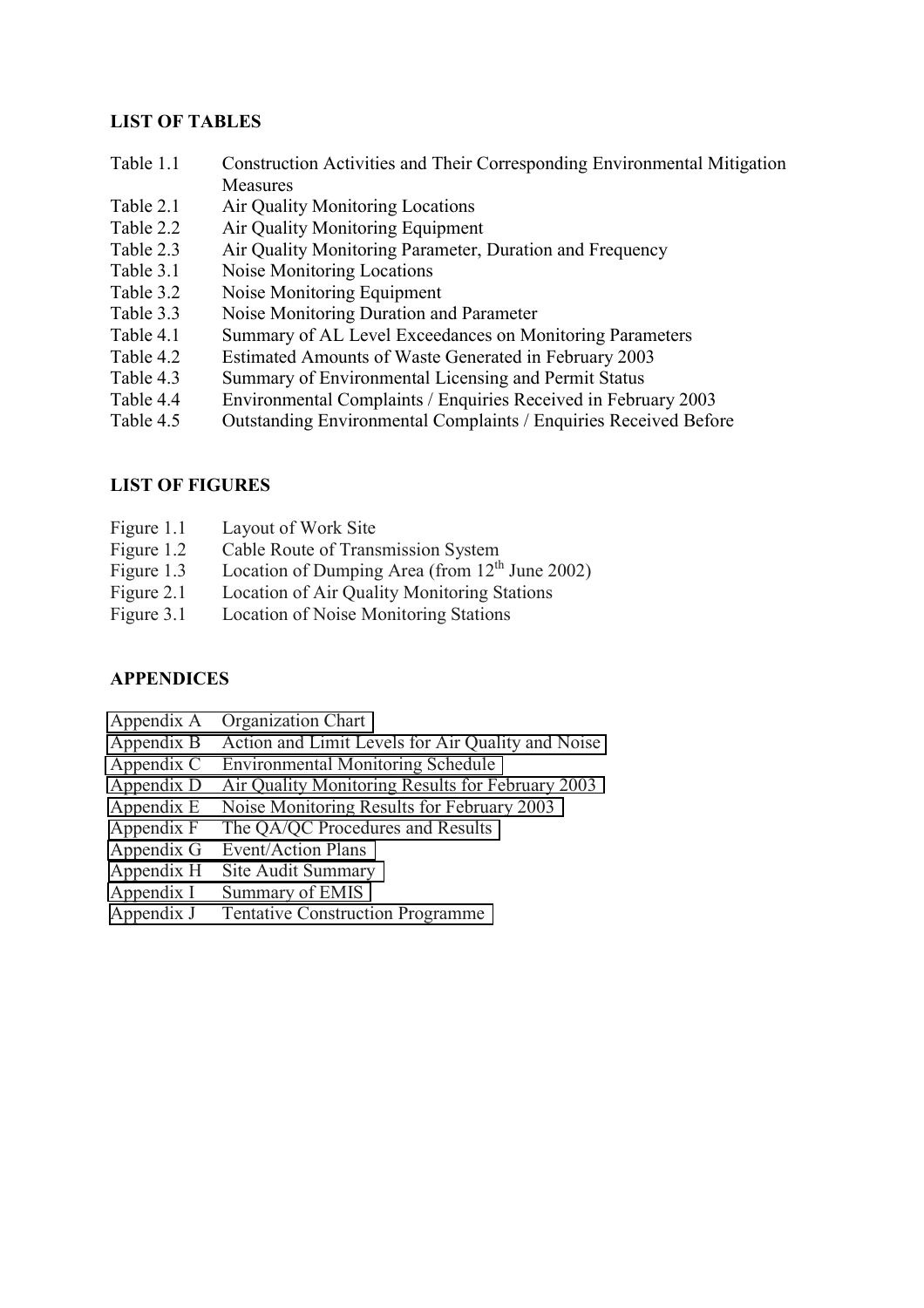# **EXECUTIVE SUMMARY**

This is the twenty-third monthly Environmental Monitoring and Audit (EM&A) report for the Project "Construction of Lamma Power Station Extension" prepared by the Environmental Team (ET). This report presents the results of impact monitoring on air quality and noise for the said project in February 2003.

After successful completion of post-project monitoring in September 2002, no further marine water quality monitoring for the reclamation works would be required. Besides, as there were no activities for the laying of the gas pipeline in the reporting month, no water quality impact monitoring at the relevant stations was carried out.

Air and noise monitoring were performed. The results were checked against the established Action/Limit (AL) levels. An on-site audit was conducted once per week. The implementation status of the environmental mitigation measures, Event/Action Plan and environmental complaint handling procedures were also checked.

#### **Construction Activities Undertaken**

Construction activities for Lamma Extension during the reporting month are tabulated as follows:

| Item                       | <b>Construction Activities</b>                                                                                                          |
|----------------------------|-----------------------------------------------------------------------------------------------------------------------------------------|
| Site Formation             | Rockfilling, seawall construction, piling of foundation for link<br>bridges, C.W. intake & outfall construction and slurry ash filling. |
| Unit L9                    | Bored pipe construction for piling foundation.                                                                                          |
| <b>Transmission System</b> | No construction activities.                                                                                                             |

#### **Environmental Monitoring Works**

One (1) air quality environmental monitoring works was rescheduled as shown in the following table.

| Monitoring work               | Original Schedule | Makeup sampling | Reasons                                                              |
|-------------------------------|-------------------|-----------------|----------------------------------------------------------------------|
| 24 hour TSP monitoring at AM1 |                   |                 | $17th$ February 2003   $19th$ February 2003   Failure of TSP Sampler |

Other than this, all monitoring work at designated stations was performed satisfactorily.

#### *Air Quality*

No exceedance of Action and Limit levels for air quality was recorded in the month.

*Noise* 

The hoarding works for the construction of transmission system were completed on 11 May 2002. The civil works would tentatively commence in early 2004. As there was no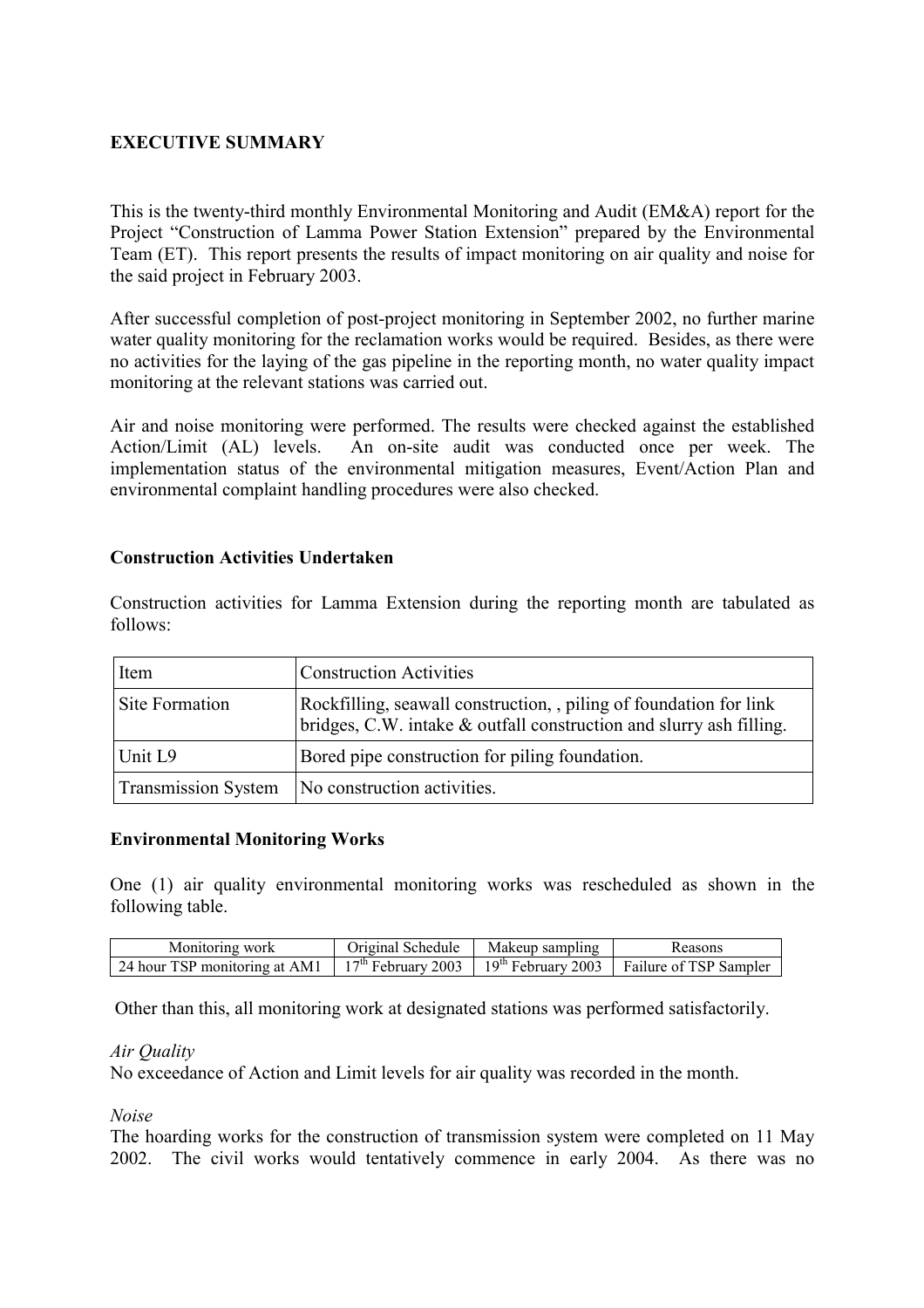construction work in this reporting month, manual noise measurements for the construction of transmission system was suspended.

Construction work for Lamma Extension was carried out during the restricted hours including evening-time, holidays and night-time under valid Construction Noise Permits. No exceedance of Action and Limit levels for noise arising from the construction of Lamma Extension was recorded in the month.

#### **Site Environmental Audit**

EPD officials from Local Control Office visited Lamma Power Station on 18/2/2003. They inspected the Lamma Extension Construction Site. There was no adverse comment from EPD regarding the construction site.

Site audits were carried out on a weekly basis to monitor environmental issues on the construction site. The site conditions were generally satisfactory. All required mitigation measures were implemented.

As the commencement of construction works of Transmission System had been deferred to early 2004, the weekly inspection for the site was suspended in the reporting month.

| <b>Description</b>                            | Permit No.               | <b>Valid Period</b> |                | <b>Issued To</b> | Date of         |
|-----------------------------------------------|--------------------------|---------------------|----------------|------------------|-----------------|
|                                               |                          | <b>From</b>         | T <sub>0</sub> |                  | <b>Issuance</b> |
| Varied Environmental<br>Permit                | EP-071/2000/B            | 13/07/01            |                | <b>HEC</b>       | 13/07/01        |
| <b>Construction Noise</b><br>Permit           | GW-UW0262-02             | 10/09/02            | 09/03/03       | Contractor       | 10/09/02        |
| <b>Construction Noise</b><br>Permit           | PP-UW0030-02             | 15/11/02            | 14/05/03       | Contractor       | 09/10/02        |
| <b>Construction Noise</b><br>Permit           | GW-UW0374-02             | 01/12/02            | 31/05/03       | Contractor       | 28/11/02        |
| <b>Construction Noise</b><br>Permit           | GW-UW0409-02             | 15/01/03            | 14/07/03       | Contractor       | 06/01/03        |
| Registration of<br>Chemical Waste<br>Producer | WPN5213-912-<br>G1050-01 | 01/06/02            |                | Contractor       | 03/06/02        |
| Dumping Permit                                | EP/MD/03-107             | 12/12/02            | 15/05/03       | Contractor       | 22/11/02        |
| Waste Water<br>Discharge Licence              | EP742/912/006414I        | 10/06/02            | 30/06/07       | Contractor       | 10/06/02        |
| Waste Water<br>Discharge Licence              | EP742/912/006634I        | 16/07/02            | 31/07/07       | Contractor       | 16/07/02        |

#### **Environmental Licensing and Permitting**

#### **Implementation Status of Environmental Mitigation Measures**

Environmental mitigation measures for the construction activities as recommended in the EM&A manual were implemented in the reporting month.

#### **Environmental Complaints**

No complaint against the construction activities was received in the reporting month.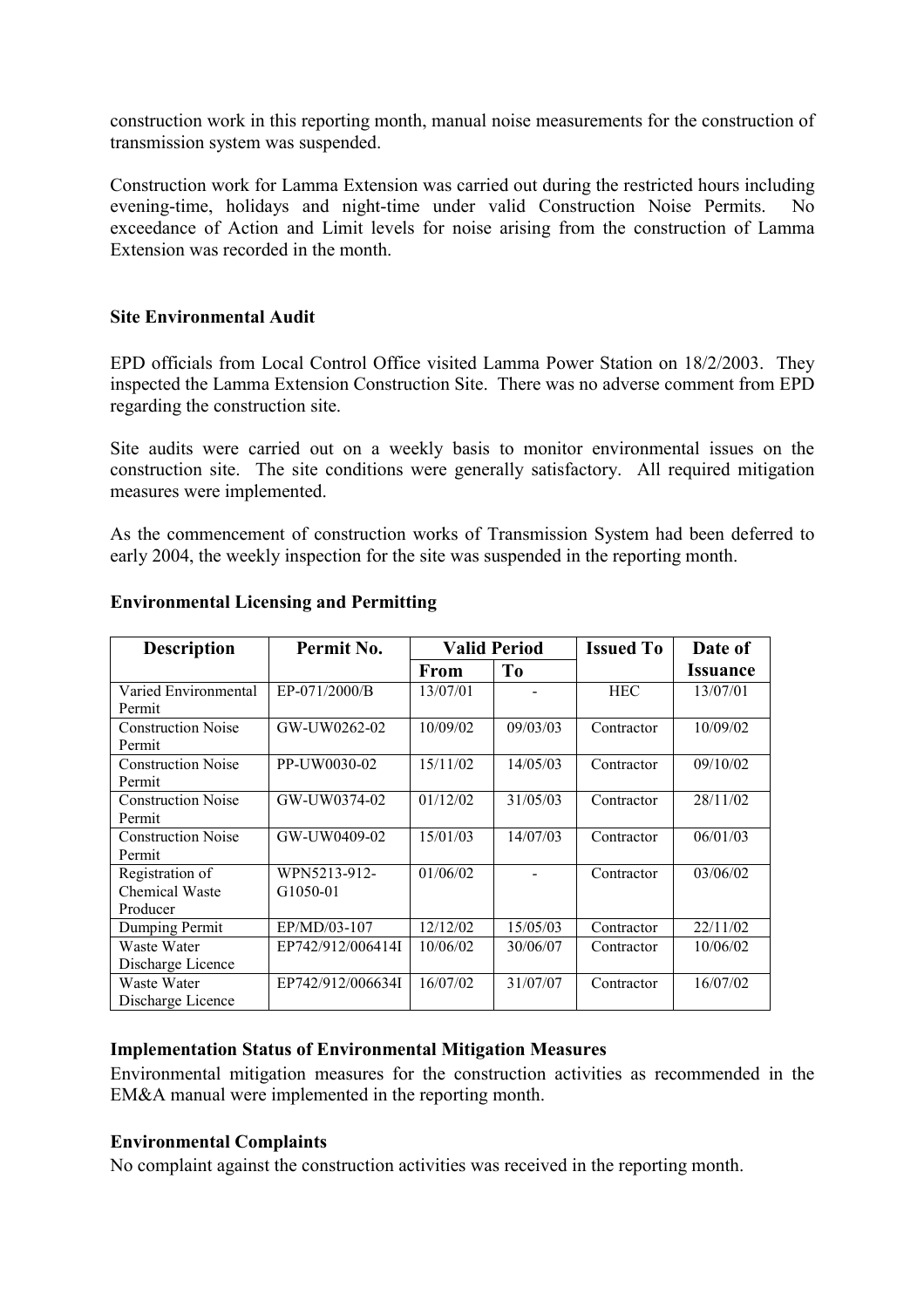# **Future Key Issues**

The future key issues to be considered in the coming month are as follows:

### Site Formation

- to continue monitoring the noise level during construction and to ensure compliance with the CNP's already obtained;
- to continue the preventive measures for noise exceedance and keep monitoring/ reviewing the performance;
- to monitor and review the sufficiency of the dust suppression measures provided and increase the resources accordingly if necessary;

#### Transmission System

- to closely monitor the construction activities, if any, in order to avoid disturbance to the rare plants;
- to provide temporary fire fighting equipment for prevention of fire within the work sites;

#### Unit L9 Piling Foundation

- to continue monitoring the noise level during construction and to ensure compliance with the CNPs already obtained;
- to continue the preventive measures for noise exceedance and keep monitoring/ reviewing the performance;
- to spray water on the ground and road surface to prevent dust emission;
- to continue monitoring and reviewing the emission of smoke from construction machines;
- to recycle wastewater during bored pipe testing work.;
- to implement the Waste Management Plan.

### **Concluding Remarks**

The environmental performance of the project was generally satisfactory.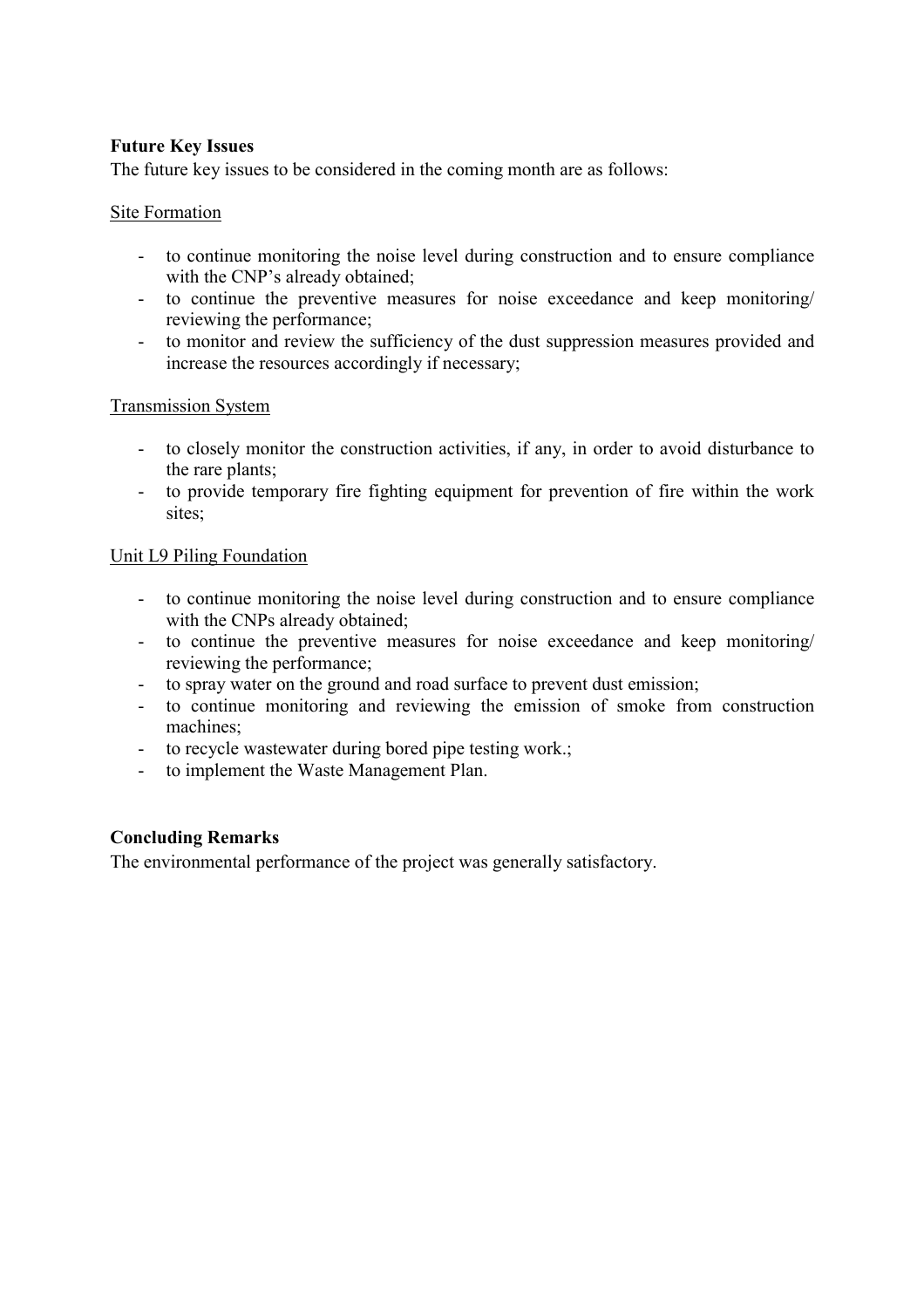# **1. INTRODUCTION**

## **1.1 Background**

The Environmental Team (hereinafter called the "ET") was formed within the Hongkong Electric Co. Ltd (HEC) to undertake Environmental Monitoring and Audit for "Construction of Lamma Power Station Extension" (hereinafter called the "Project"). Under the requirements of Section 6 of Environmental Permit EP-071/2000/B, an EM&A programme for impact environmental monitoring set out in the EM&A Manual (Construction Phase) is required to be implemented. In accordance with the EM&A Manual, environmental monitoring of air quality, noise and water quality and regular environmental audits are required for the Project. As the post-project marine water monitoring was successfully completed in September 2002, no further water quality monitoring for the reclamation works would be required.

The Project involves the construction of a gas-fired power station employing combined cycled gas turbine technology, forming an extension to the existing Lamma Power Station. The key elements of the Project including the construction activities associated with the transmission system and submarine gas pipeline are outlined as follows.

- dredging and reclamation to form approximately 22 hectares of usable area;
- construction of six 300MW class gas-fired combined cycle units;
- construction of a gas receiving station;
- construction of a new transmission system linking the Lamma Extension to load centres on Hong Kong Island;
- laying of a gas pipeline for the supply of natural gas to the new power station

This report summarizes the environmental monitoring and audit work for the Project for the month of February 2003.

# **1.2 Project Organisation**

An Environmental Management Committee (EMC) has been set up in HEC to oversee the Project. The management structure includes the following:

- Environmental Protection Department (The Authority);
- Environmental Manager (The Chairman of the Environmental Management Committee);
- Engineer:
- Independent Environmental Checker (IEC);
- Environmental Team (ET);
- Contractor

The project organisation chart for the construction EM&A programme is shown in Appendix A.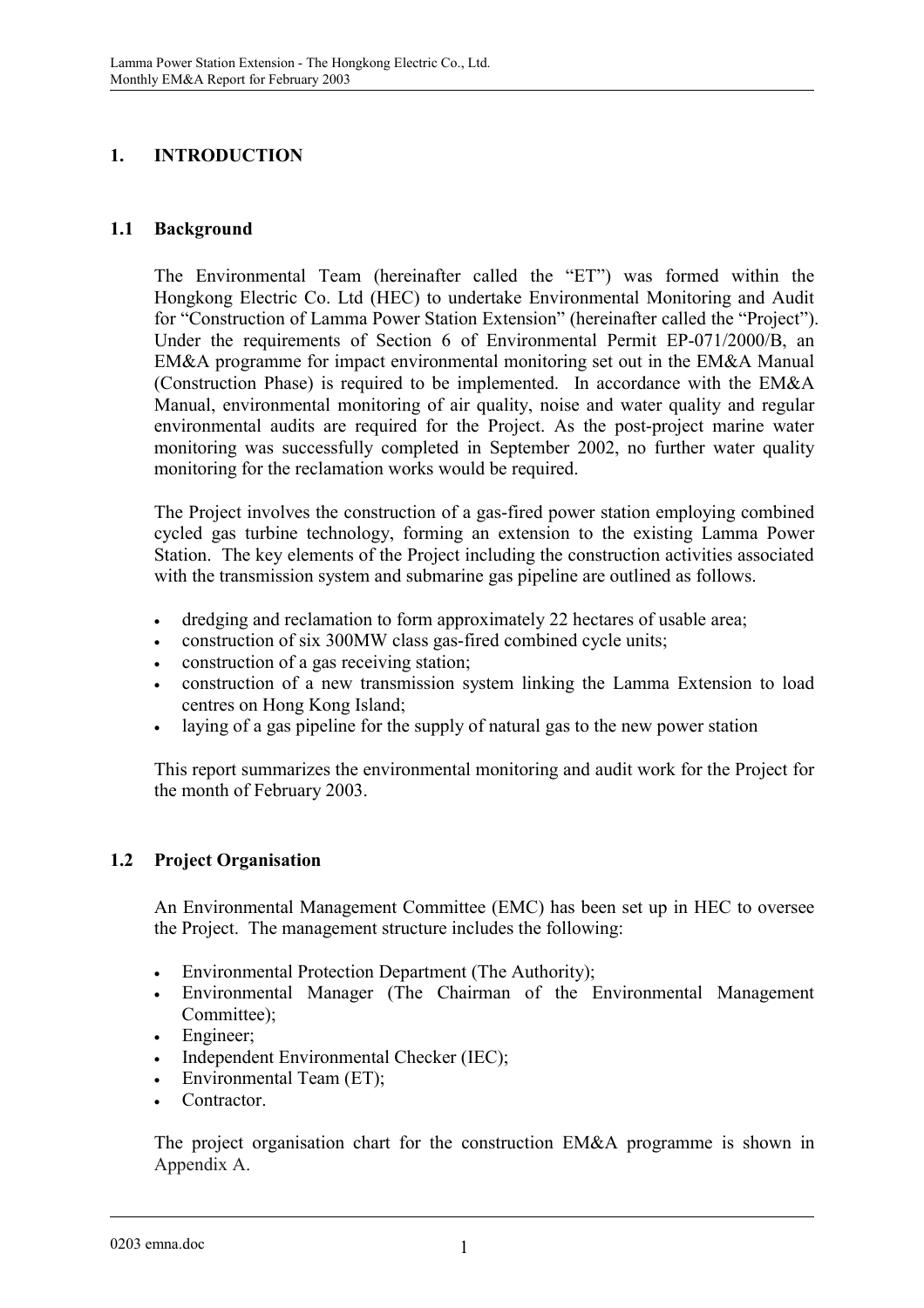# **1.3 Construction Works undertaken during the Reporting Month**

Construction activities undertaken during the reporting month for site formation were rockfilling, construction of seawall, piling foundation for link bridge, C.W. intake & outfall construction and slurry ash filling. Construction activity for Unit L9 was the construction of bored pile for piling foundation. There was no construction activity for Unit L9's associated transmission system. Layout plans for site formation and transmission system are shown in Figure 1.1 and Figure 1.2 respectively. Uncontaminated dredged/excavated materials arising from the piling foundation work of Unit L9 were dumped at the assigned location within the South Cheung Chau Spoil Disposal Area. Figure 1.3 shows the dumping location in January 2003.

The main construction activities carried out during the reporting month and the corresponding environmental mitigation measures are summarized in Table 1.1. The implementation of major mitigation measures in the month is provided in Appendix I.

| <b>Item</b>           | <b>Construction</b><br><b>Activities</b> | <b>Environmental Mitigation Measures</b>                                                                                                                                     |
|-----------------------|------------------------------------------|------------------------------------------------------------------------------------------------------------------------------------------------------------------------------|
| <b>Site Formation</b> |                                          |                                                                                                                                                                              |
| 1                     | Rockfilling &<br>Seawall<br>Construction | <b>Noise</b><br>General noise mitigation measures employed at<br>all work sites throughout the construction phase.                                                           |
|                       |                                          | <b>Waste Management</b><br>Waste Management Plan submitted and<br>implemented.                                                                                               |
|                       |                                          | <b>Marine Ecology</b><br>All construction related vessels approached the<br>site from the designated route/channel to avoid<br>possible disturbance to the finless porpoise. |
| 2                     | Piling<br>Foundation for<br>Link Bridge  | <b>Noise</b><br>General noise mitigation measures implemented<br>and silent type equipment deployed.<br>Air<br>Dust suppression measures implemented.                        |

| Table 1.1 Construction Activities and Their Corresponding Environmental Mitigation |
|------------------------------------------------------------------------------------|
| Measures                                                                           |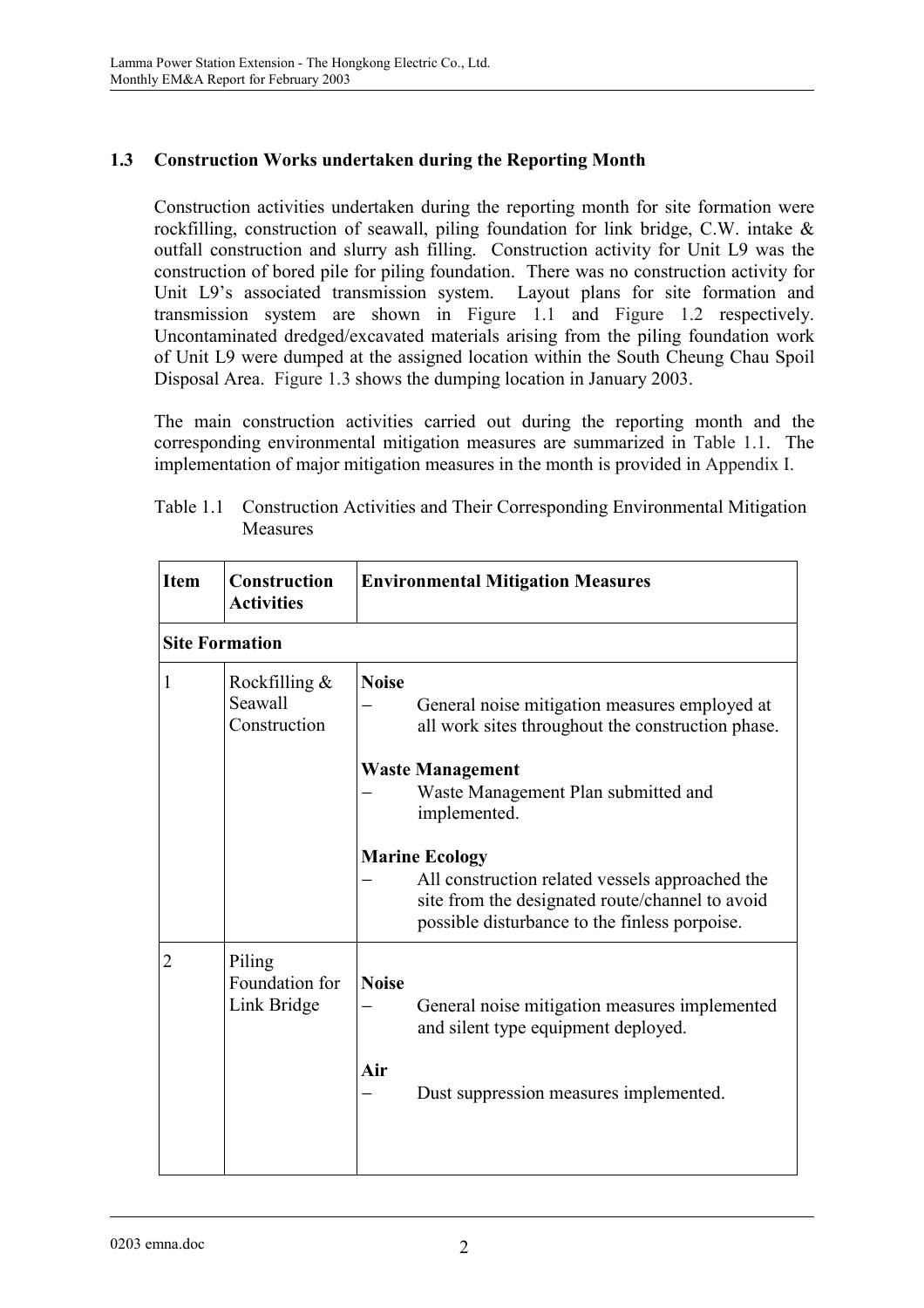| <b>Item</b>    | Construction<br><b>Activities</b>                             | <b>Environmental Mitigation Measures</b>                                                                                                                                                                                |
|----------------|---------------------------------------------------------------|-------------------------------------------------------------------------------------------------------------------------------------------------------------------------------------------------------------------------|
| 3              | C.W. Intake &<br>Outfall                                      | <b>Noise</b><br>General noise mitigation measures implemented<br>and silent type equipment deployed.                                                                                                                    |
| $\overline{4}$ | Slurry ash<br>filling                                         | <b>Noise</b><br>General noise mitigation measures implemented<br>and silent type equipment deployed.                                                                                                                    |
|                | <b>Construction of Transmission System</b>                    |                                                                                                                                                                                                                         |
| $\overline{4}$ | activities                                                    | No construction Terrestrial Ecology<br>Special care and close monitoring to avoid<br>disturbances to the rare plant species.<br>Temporary fire fighting equipment provided<br>within the work area during construction. |
|                |                                                               | <b>Construction of Unit L9 Piling Foundation</b>                                                                                                                                                                        |
| 5              | <b>Bored Pile</b><br>Construction for<br>Piling<br>Foundation | <b>Water Quality</b><br>Wastewater is recycled during construction.<br><b>Noise</b><br>General noise mitigation measures implemented                                                                                    |
|                |                                                               | and silent type equipment deployed.<br>Air<br>Dust suppression measures implemented.                                                                                                                                    |
|                |                                                               | <b>Waste Management</b><br>Waste is sorted, stored & recycled.<br>Chemical waste is stored and collected.                                                                                                               |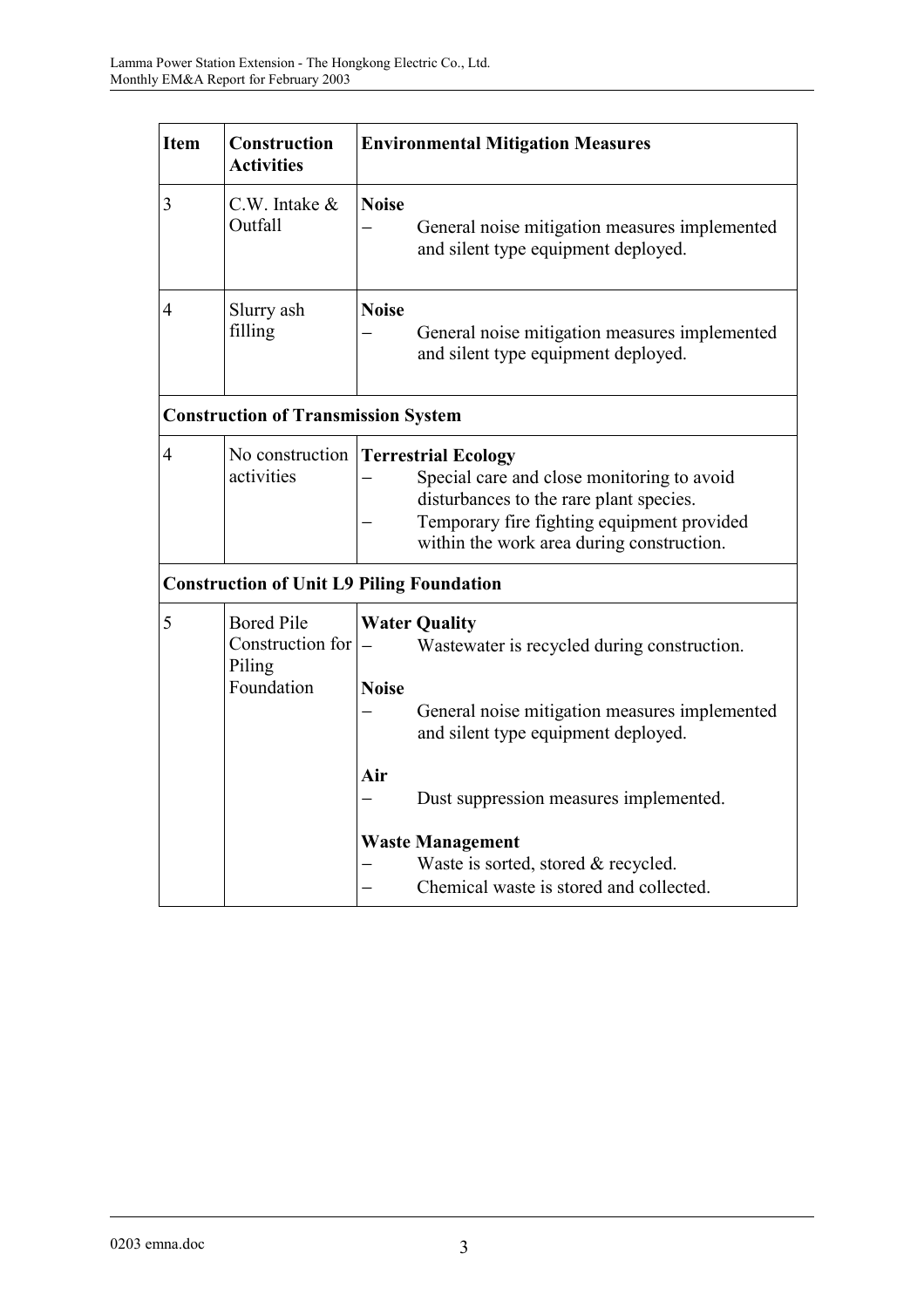# **1.4 Summary of EM&A Requirements**

The EM&A program requires environmental monitoring for air, noise and water quality. As the post-project marine water monitoring was successfully completed in September 2002, no further water quality monitoring for the reclamation works would be required. The detailed EM&A monitoring work for air quality and noise are described in Sections 2 and 3 respectively. Regular environmental site audits for air quality, noise, water quality and waste management were carried out.

The following environmental audits are summarized in Section 4 of this report:

- Environmental monitoring results;
- Waste Management Records;
- Weekly site audit results;
- The status of environmental licensing and permits for the Project;
- The implementation status of environmental protection and pollution control/ mitigation measures.

Future key issues will be reported in Section 5 of this report.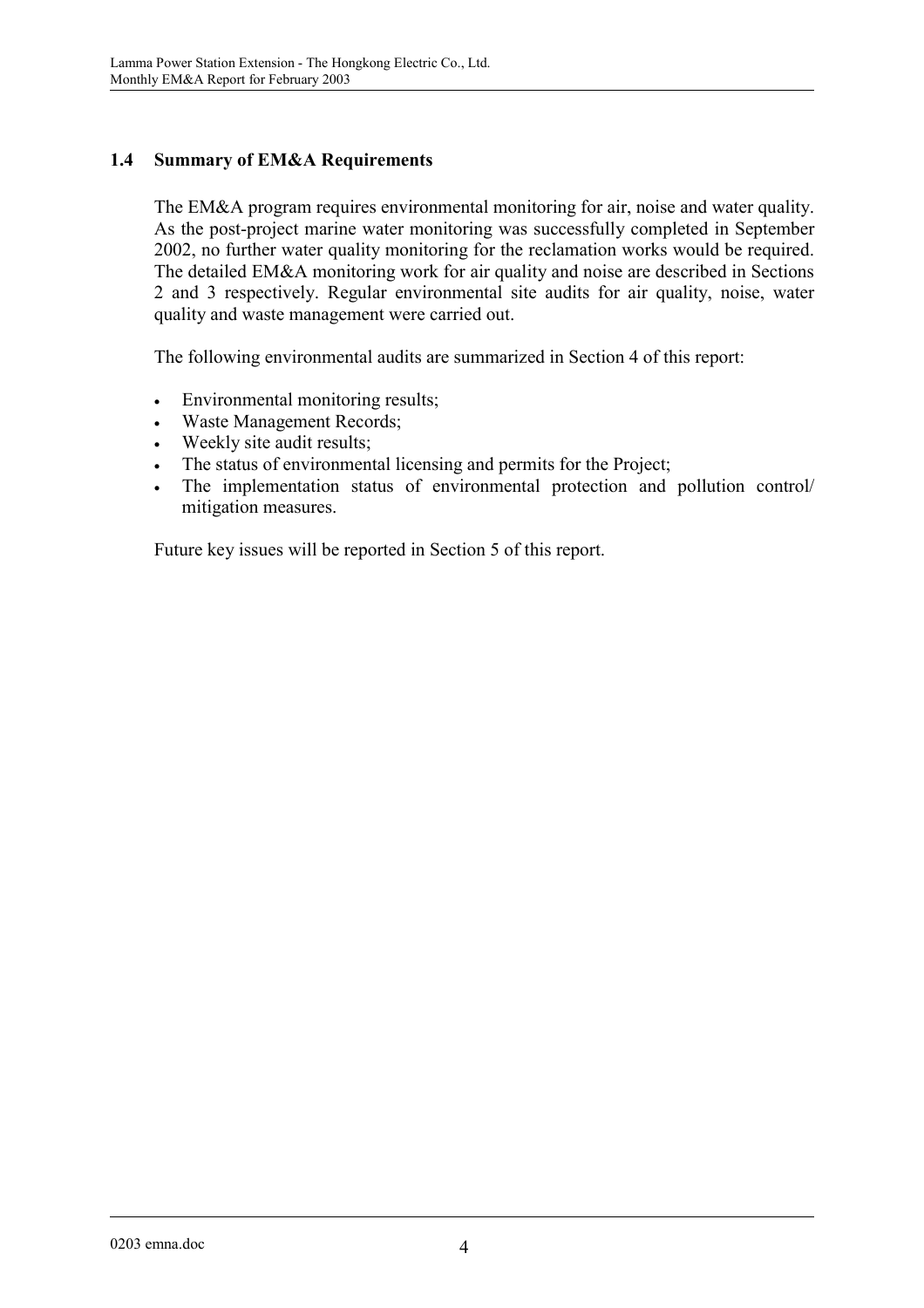

Figure 1.1 Layout of Work Site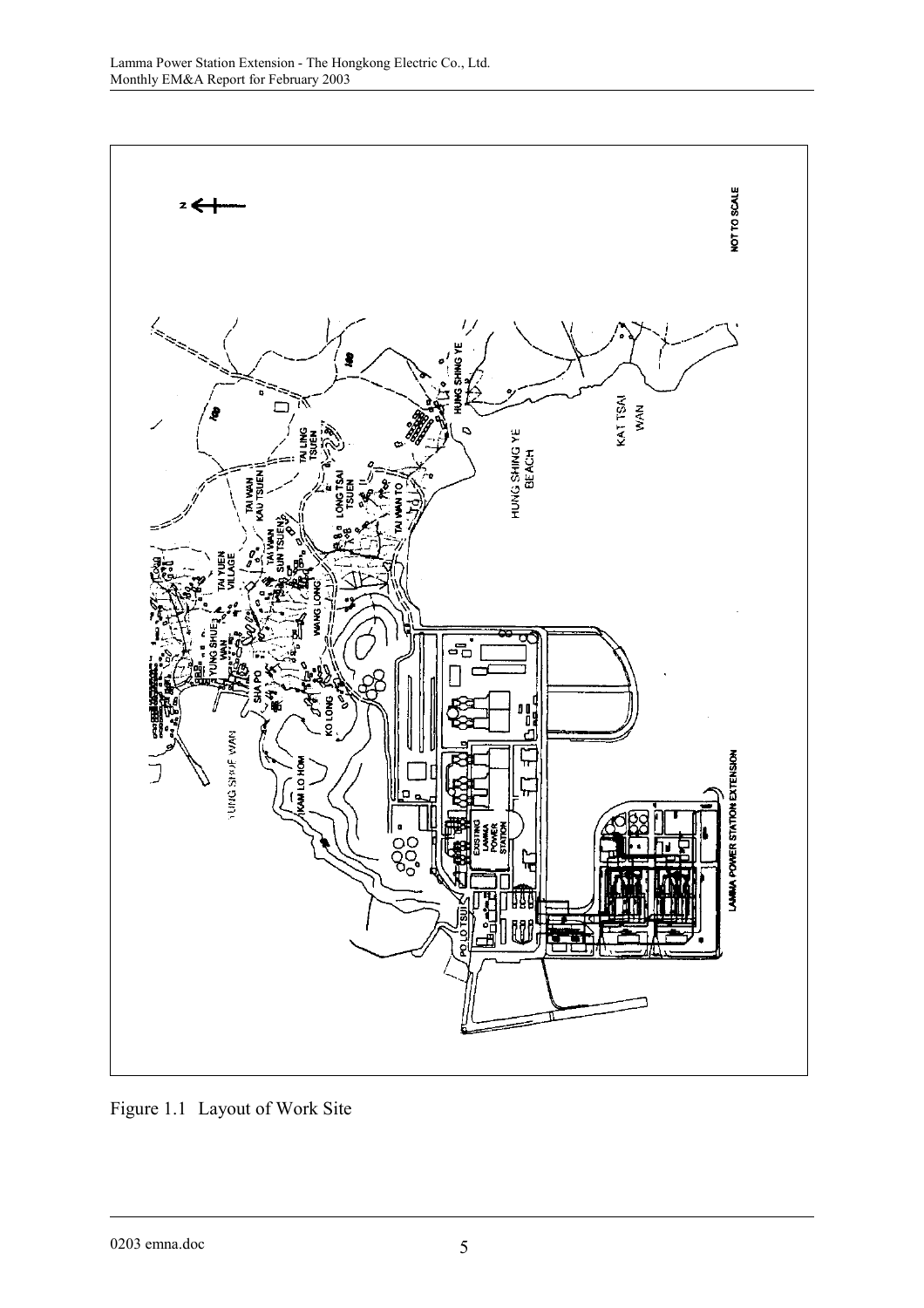

Figure 1.2 Cable Route of Transmission System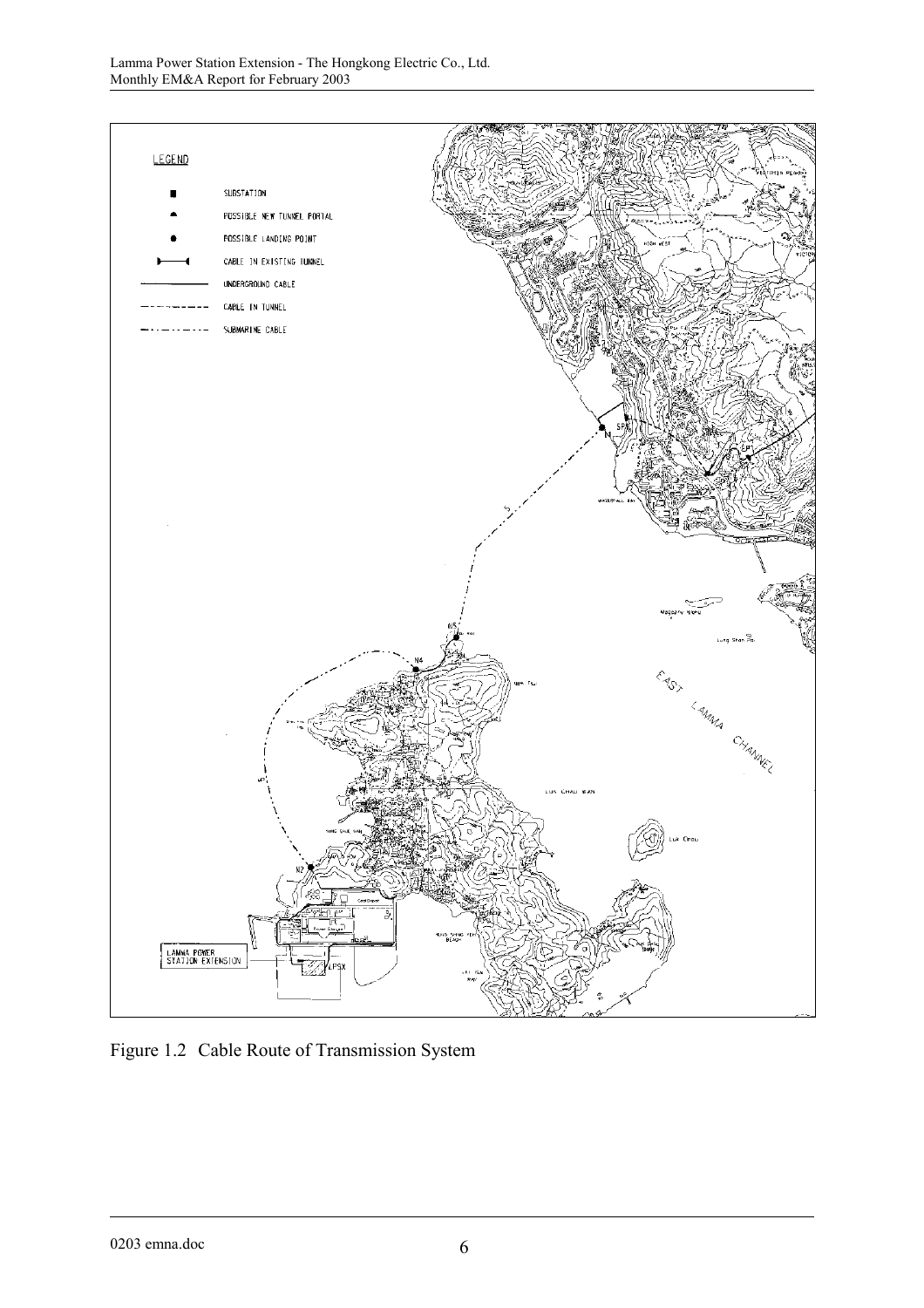

Figure 1.3 Location of Dumping Area (from 12<sup>th</sup> June 2002)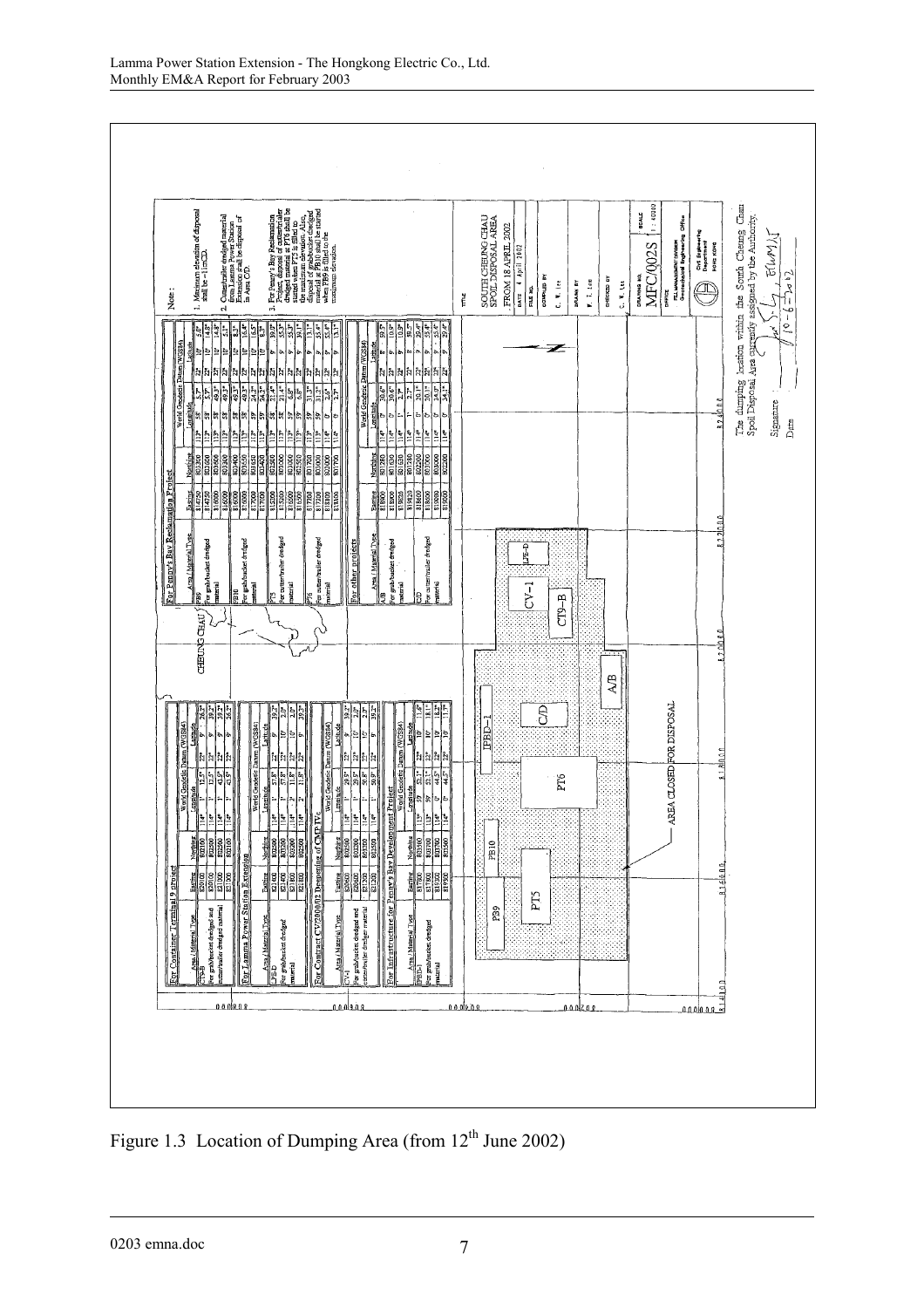# **2. AIR QUALITY**

# **2.1 Monitoring Requirements**

1-hour and 24-hour TSP monitoring at agreed frequencies were conducted to monitor air quality. The impact monitoring data were checked against the Action/Limit Levels as determined in the Baseline Monitoring Report (Construction Phase). Appendix B shows the established Action/Limit Levels for Air Quality.

# **2.2 Monitoring Locations**

Three dust monitoring locations were selected for 1-hour TSP sampling (AM1, AM2  $\&$ AM3) while four monitoring locations were selected for 24-hour TSP sampling (AM1, AM2, AM3 and AM4). Table 2.1 tabulates the monitoring stations. The locations of the monitoring stations are shown in Figure 2.1.

| <b>Location I.D.</b> | <b>Description</b> |
|----------------------|--------------------|
| AM1                  | Reservoir          |
| AM2                  | East Gate          |
| AM3                  | Ash Lagoon         |
| AM4                  | Tai Yuen Village   |

Table 2.1 Air Quality Monitoring Locations

### **2.3 Monitoring Equipment**

Continuous 24-hour TSP air quality monitoring was performed using the GS2310 High Volume Air Samplers (HVAS), Partisol Model 2000 Sampler and the MINIVOL Portable Sampler at AM1&2, AM3 and AM4 respectively. TEOM Model 1400a continuous dust monitors were used to carry out 1-hour TSP monitoring at AM1, AM2 and AM3. Table 2.2 summarises the equipment used in dust monitoring.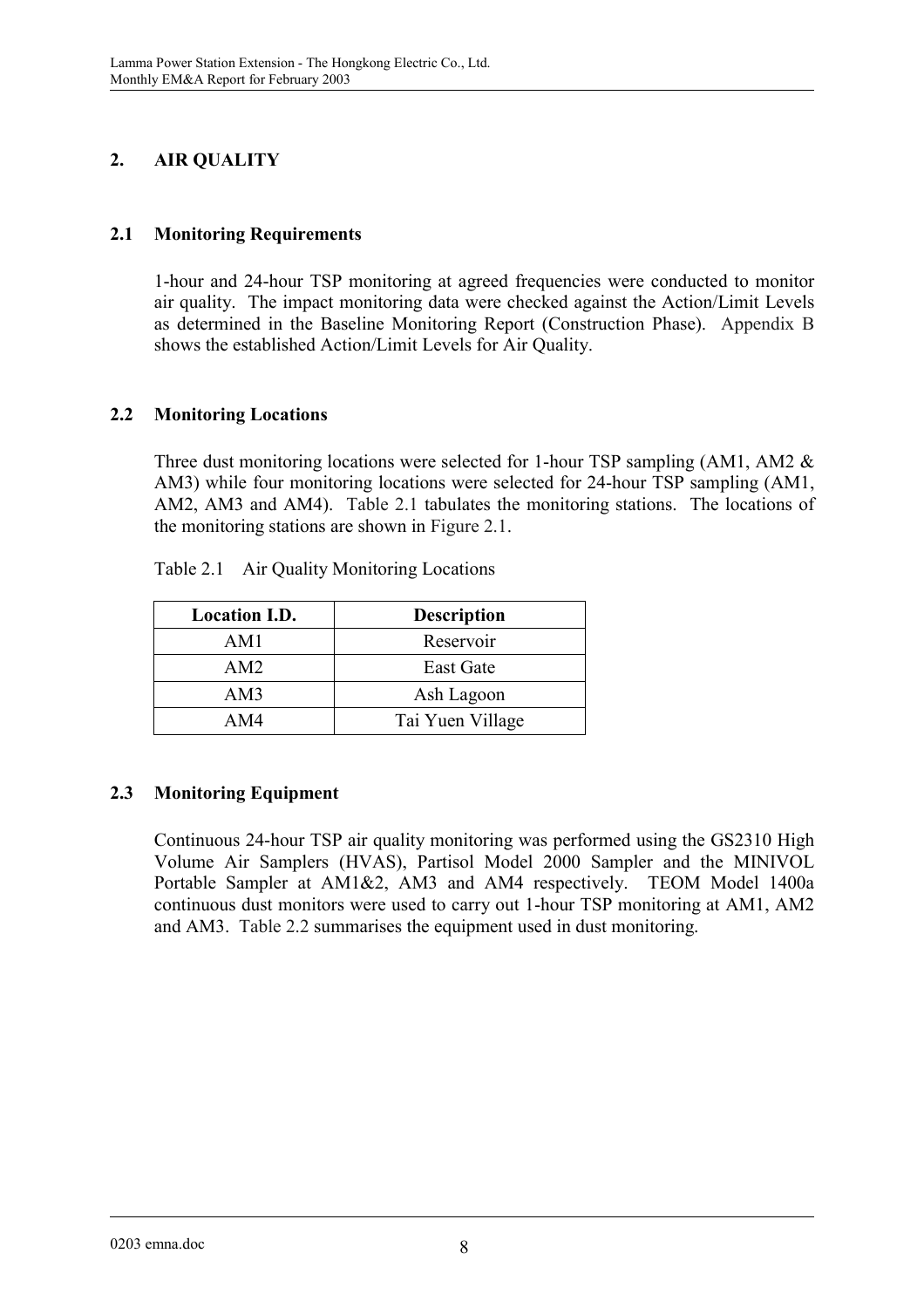| Equipment                                | <b>Model and Make</b>                         |
|------------------------------------------|-----------------------------------------------|
| 24-hour sampling:<br><b>HVAS</b> Sampler | Model GS2310                                  |
|                                          | Anderson Instruments Inc.                     |
| Partisol Air Sampler                     | Partisol Model 2000<br>Rupprecht & Patashnick |
| <b>MINIVOL Portable Sampler</b>          | <b>AIRMETRICS</b>                             |
| <i>l</i> -hour sampling:                 |                                               |
| <b>Continuous TSP Dust Meter</b>         | TEOM Model 1400a                              |
|                                          | Rupprecht & Patashnick                        |

| Table 2.2 Air Quality Monitoring Equipment |
|--------------------------------------------|
|                                            |

# **2.4 Monitoring Parameters, Frequency and Duration**

Table 2.3 summarises the monitoring parameters, duration and frequency of air quality monitoring. The monitoring schedule for the reporting month is shown in Appendix C.

| Monitoring<br><b>Stations</b> | <b>Parameter</b> | <b>Duration</b> | <b>Frequency</b>              |
|-------------------------------|------------------|-----------------|-------------------------------|
| AM1                           | 1-hour TSP       |                 | 3 hourly samples every 6 days |
|                               | 24-hour TSP      | 24              | Once every 6 days             |
| AM2                           | 1-hour TSP       |                 | 3 hourly samples every 6 days |
|                               | 24-hour TSP      | 24              | Once every 6 days             |
| AM3                           | 1-hour TSP       |                 | 3 hourly samples every 6 days |
|                               | 24-hour TSP      | 24              | Once every 6 days             |
| AM4                           | 24-hour TSP      | 24              | Once every 6 days             |

Table 2.3 Air Quality Monitoring Parameter, Duration and Frequency

### **2.5 Monitoring Procedures and Calibration Details**

24- hour TSP Monitor:

### *Preparation of Filter Papers*

- Visual inspection of filter papers was carried out to ensure that there were no pinholes, tears and creases;
- The filter papers were then labelled before sampling.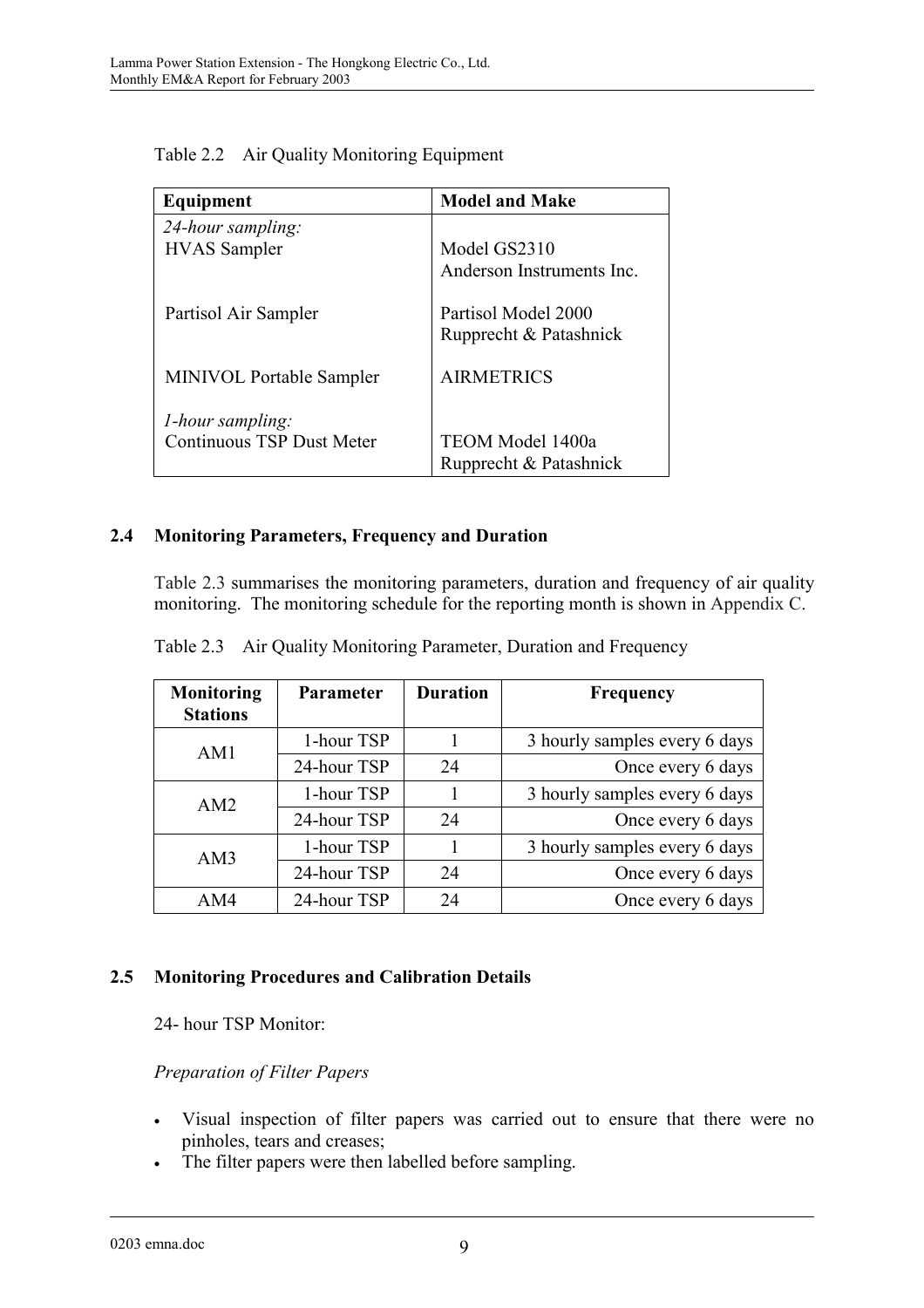• The filter papers were equilibrated at room temperature and relative humidity  $\leq 50\%$ for at least 24 hours before weighing.

# *Field Monitoring*

- During collection of the sampled filter paper, the information on the elapse timer was logged. Site observations around the monitoring stations, which might have affected the monitoring results, were also recorded. Major pollution sources, if any, would be identified and reported. The flow record chart for the previous sampling was checked to see if there was any abnormality.
- The post-sampling filter papers were removed carefully from the filter holder and folded to avoid loss of fibres or dust particles from the filter papers;
- The filter holder and its surrounding were cleaned;
- A pre-weighed blank filter paper for the next sampling was put in place and aligned carefully. The filter holder was then tightened firmly to avoid leakage;
- A new flow record chart was loaded into the flow recorder;
- The programmable timer was set for the next 24 hrs sampling period,  $\pm$  1/2 hr;
- The post-sampling filter papers were equilibrated at room temperature and relative humidity < 50% for at least 24 hours before weighing.

1- hour TSP Monitor:

- The following parameters of the TEOM model dust meters are regularly checked to ensure proper functionality:
	- o Mass concentration;
	- o Total mass;
	- o Frequency of the tapered element;
	- o Electrical noise;
	- o Main flow;
	- o Auxiliary flow.

### *Maintenance & Calibration*

- The monitoring equipment and their accessories are maintained in good working conditions.
- Monitoring equipment is calibrated at monthly intervals. Calibration details are shown in Appendix F.

### **2.6 Results and Observations**

24 hour TSP sampling at AM1 (Reservoir) on  $17<sup>th</sup>$  February 2003 was void, as the HVAS was found defective during the collection of filter paper on  $18<sup>th</sup>$  February 2003. The defect was immediately rectified on the same day. A make up 24 hour TSP sampling was conducted on  $19<sup>th</sup>$  February 2003. Other than this incident, dust monitoring was conducted as scheduled in the reporting month. All monitoring data and graphical presentation of the monitoring results are provided in Appendix D. Key findings and observations are provided below: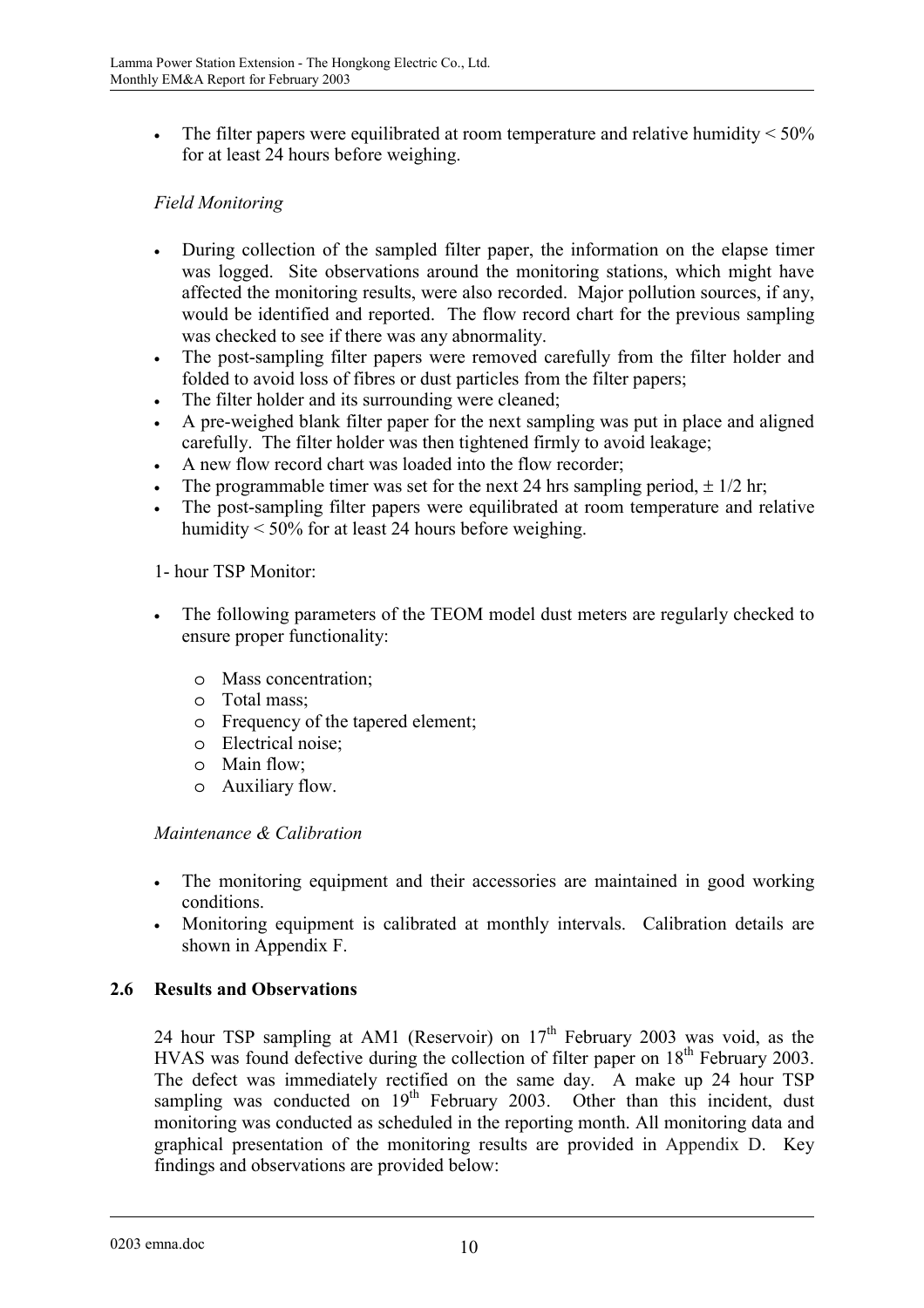# *1-hour TSP*

No exceedance of 1-hour TSP Action/Limit Level was recorded in the month.

*24-hour TSP* 

No exceedance of 24-hour TSP Action/Limit Level was recorded in the month.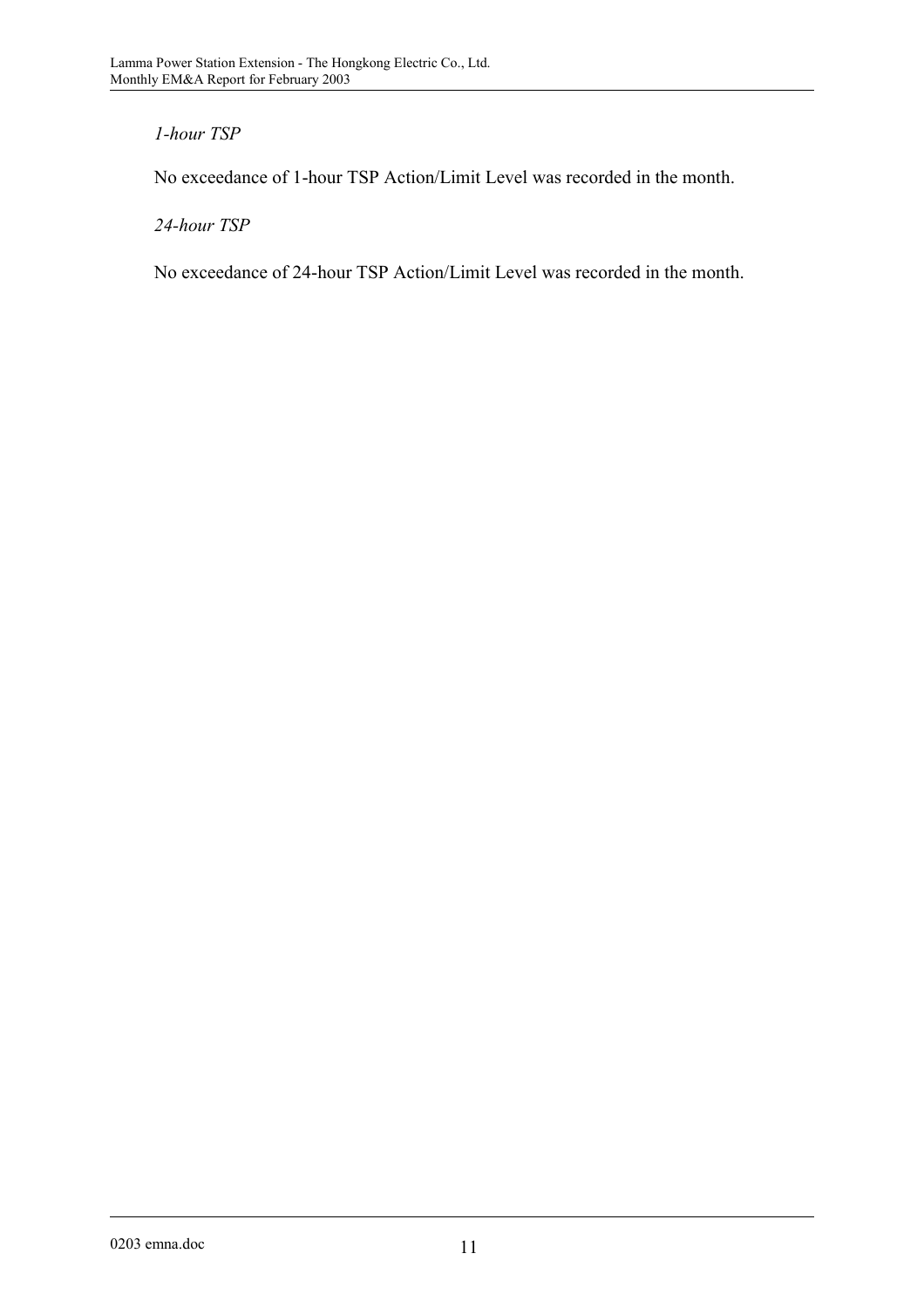

Figure 2.1 Location of Air Quality Monitoring Stations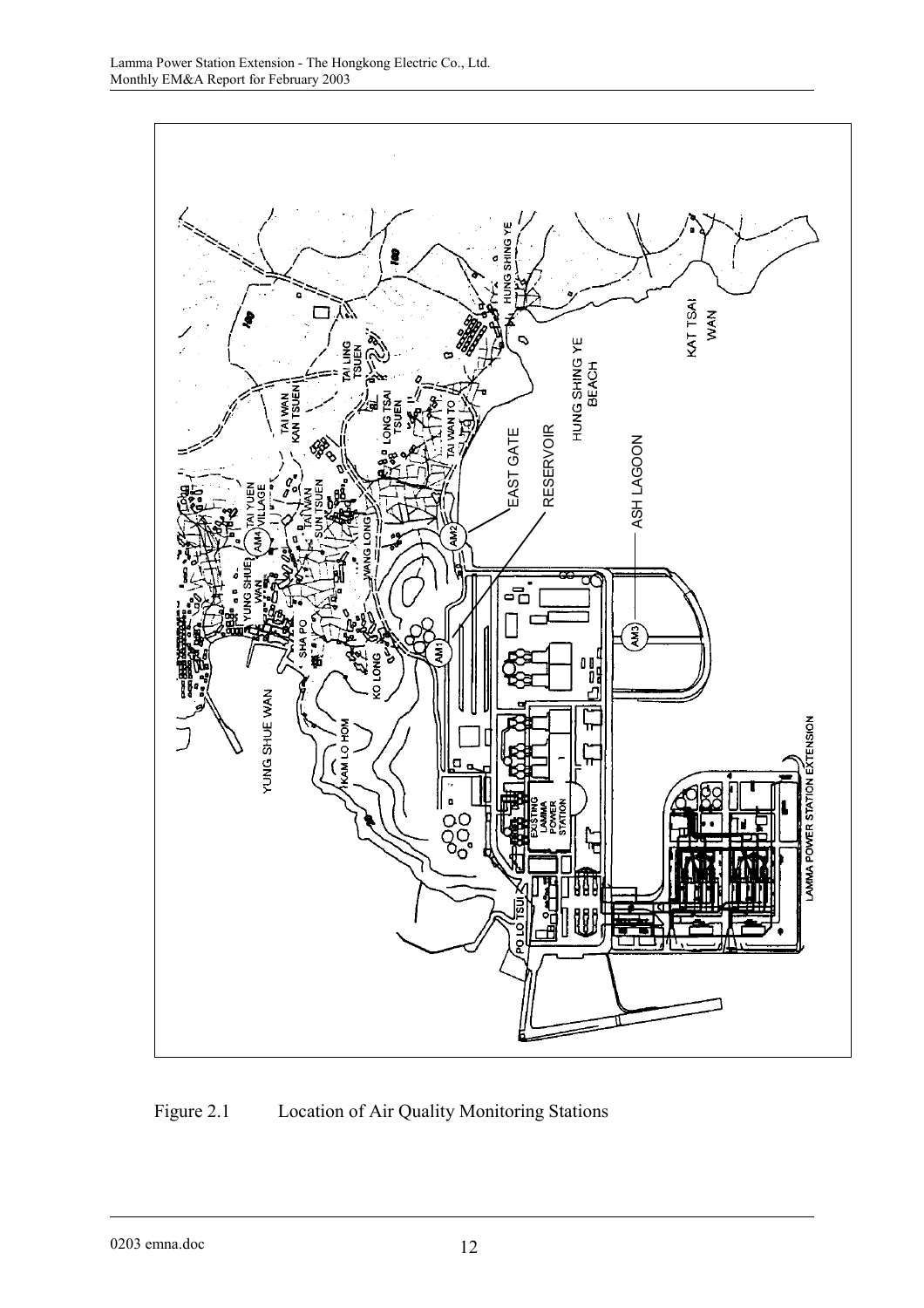# **3. NOISE**

## **3.1 Monitoring Requirements**

Continuous noise alarm monitoring at Ash Lagoon/Ching Lam were carried out to calculate the noise contributed by the construction activities at the two critical NSR's, viz. Long Tsai Tsuen/Hung Shing Ye and the school within the village of Tai Wan San Tsuen. The impact monitoring data for construction noise were checked against the limit levels specified in the EM&A Manual. With the availability of the construction noise permits, impact monitoring for the construction work during the restricted hours was also carried out. Section 4 presents the details of the construction noise permits. The impact noise monitoring data were checked against the limit levels specified in the EM&A Manual. Appendix B shows the established Action/Limit Levels for noise.

The hoarding works for the construction of transmission system were completed on 11 May 2002. The civil works would tentatively commence in early 2004. As there was no construction work in February 2003, manual noise measurements at Pak Kok Tsui residences was suspended in this reporting month.

# **3.2 Monitoring Locations**

In accordance with the EM&A manual, the identified noise monitoring locations are listed in Table 3.1 and shown in Figure 3.1.

| Table 3.1 | Noise Monitoring Locations |  |
|-----------|----------------------------|--|
|           |                            |  |

| <b>Purpose of noise monitoring</b> | <b>Monitoring Location</b> |
|------------------------------------|----------------------------|
| Lamma Extension                    | Ash Lagoon                 |
| Lamma Extension                    | Ching Lam                  |

### **3.3 Monitoring Equipment**

The sound level meters used for noise monitoring complied with International Electrotechnical Commission Publications 651:1979 (Type 1) and 804:1985 (Type 1). The noise monitoring equipment used is shown in Table 3.2.

#### Table 3.2 Noise Monitoring Equipment

| Equipment              | <b>Model</b>         |
|------------------------|----------------------|
| Sound level meter      | Rion NA-27/B&K 2238F |
| Sound level calibrator | Rion NC-74           |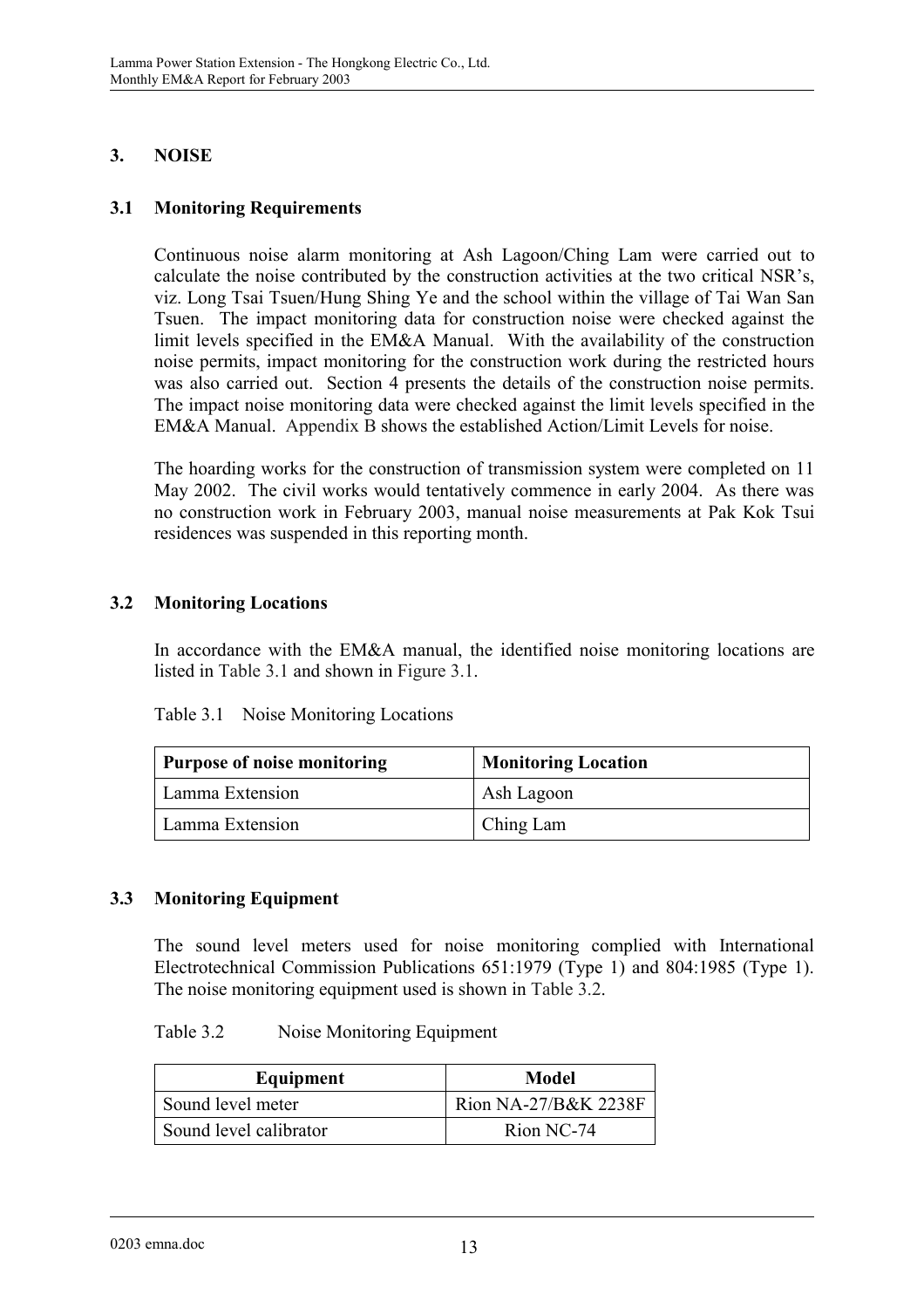# **3.4 Monitoring Parameters, Frequency and Duration**

Continuous alarm monitoring of A-weighted Leq levels was carried out at Ash Lagoon and Ching Lam. The measurement duration and parameter of noise monitoring were presented in Table 3.3 as follows:

| Location                | <b>Time Period</b>                                                                                    | <b>Frequency</b>                         | Parameter        |
|-------------------------|-------------------------------------------------------------------------------------------------------|------------------------------------------|------------------|
|                         | Daytime:<br>0700-1900 hrs on normal<br>weekdays                                                       | Daytime:<br>30 minutes                   | 30-min $L_{Aea}$ |
| Ash Lagoon<br>Ching Lam | Evening-time $\&$ holidays:<br>$0700-2300$ hrs on holidays;<br>and 1900-2300 hrs on all<br>other days | Evening-time<br>& holidays:<br>5 minutes | 5-min $L_{Aeq}$  |
|                         | Night-time:<br>2300-0700 hrs of next day                                                              | Night-time:<br>5 minutes                 | 5-min $L_{Aeq}$  |

Table 3.3 Noise Monitoring Duration and Parameter

# **3.5 Monitoring Procedures and Calibration Details**

### *Monitoring Procedures*

### *Continuous Noise Monitoring for Lamma Extension Construction*

The measured noise levels (MNL's) were collected at the noise alarm monitoring stations at Ash Lagoon and Ching Lam. The notional background noise levels (viz. baseline noise data at Ash Lagoon and Ching Lam) were applied to correct the corresponding MNL's in 30-min/5-min  $L_{Aea}$ .

A wind speed sensor was installed at Station Building Rooftop. The wind speed signal was used to determine whether the data from Ash Lagoon and Ching Lam noise alarm monitoring stations were affected. The instantaneous data was discarded in case the instantaneous wind speed exceeded 10 m/s. The 30-min/5-min  $L_{Aeq}$  was considered valid only if the amount of valid data was equal to or above 70%.

When calibrating the noise measuring equipment, all observations around the monitoring stations, which might have affected the monitoring results, were recorded.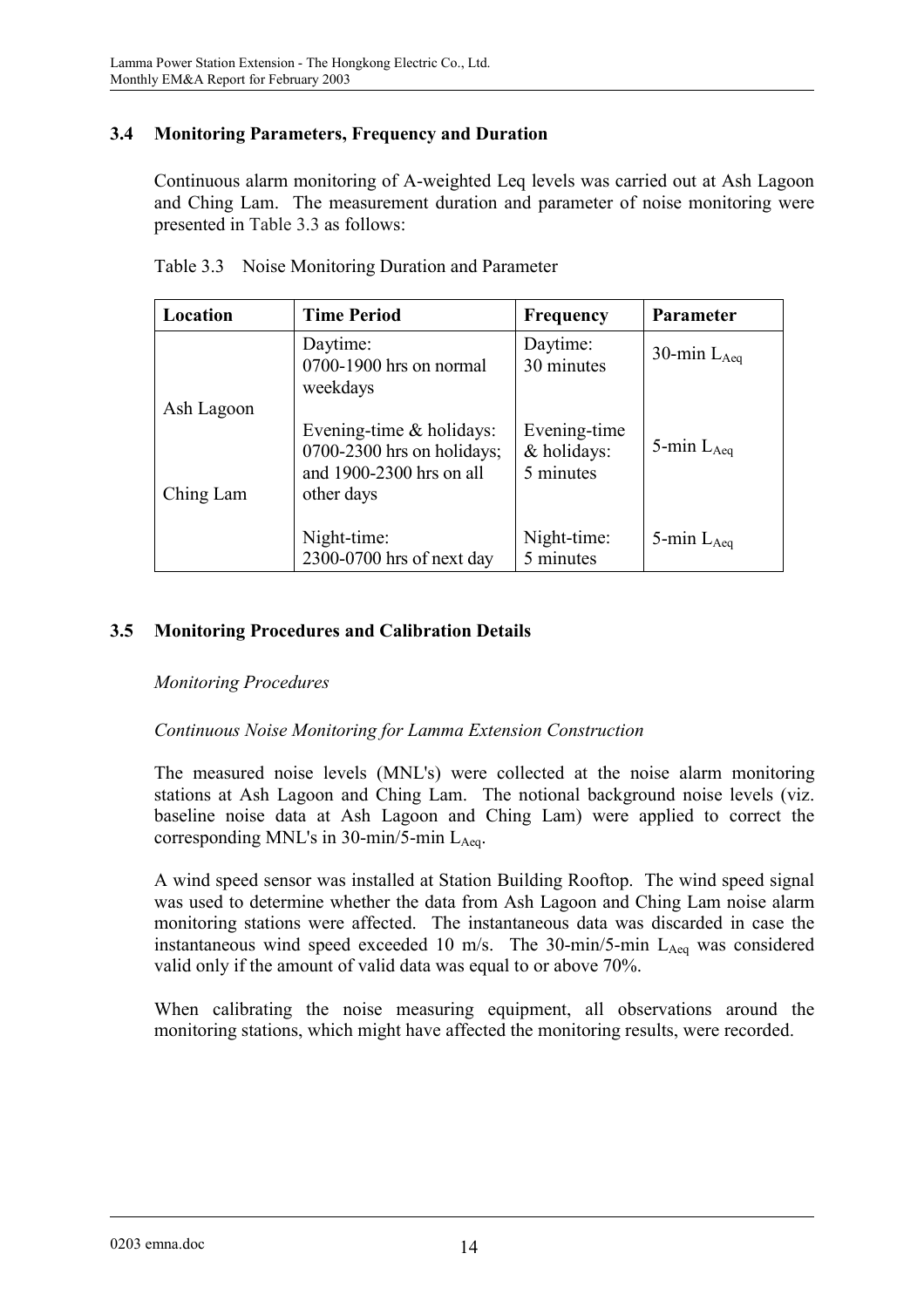# *Equipment Calibration*

The sound level meters and calibrators have been verified by the manufacturer or accredited laboratory. Equipment for continuous noise monitoring was calibrated at site on a monthly basis. Calibration details are shown in Appendix F

# **3.6 Results and Observations**

Continuous noise monitoring was conducted at the two monitoring stations at Ash Lagoon and Ching Lam. All monitoring results and their graphical presentations are provided in Appendix E

No exceedance of noise Action/Limit Level was recorded in the month.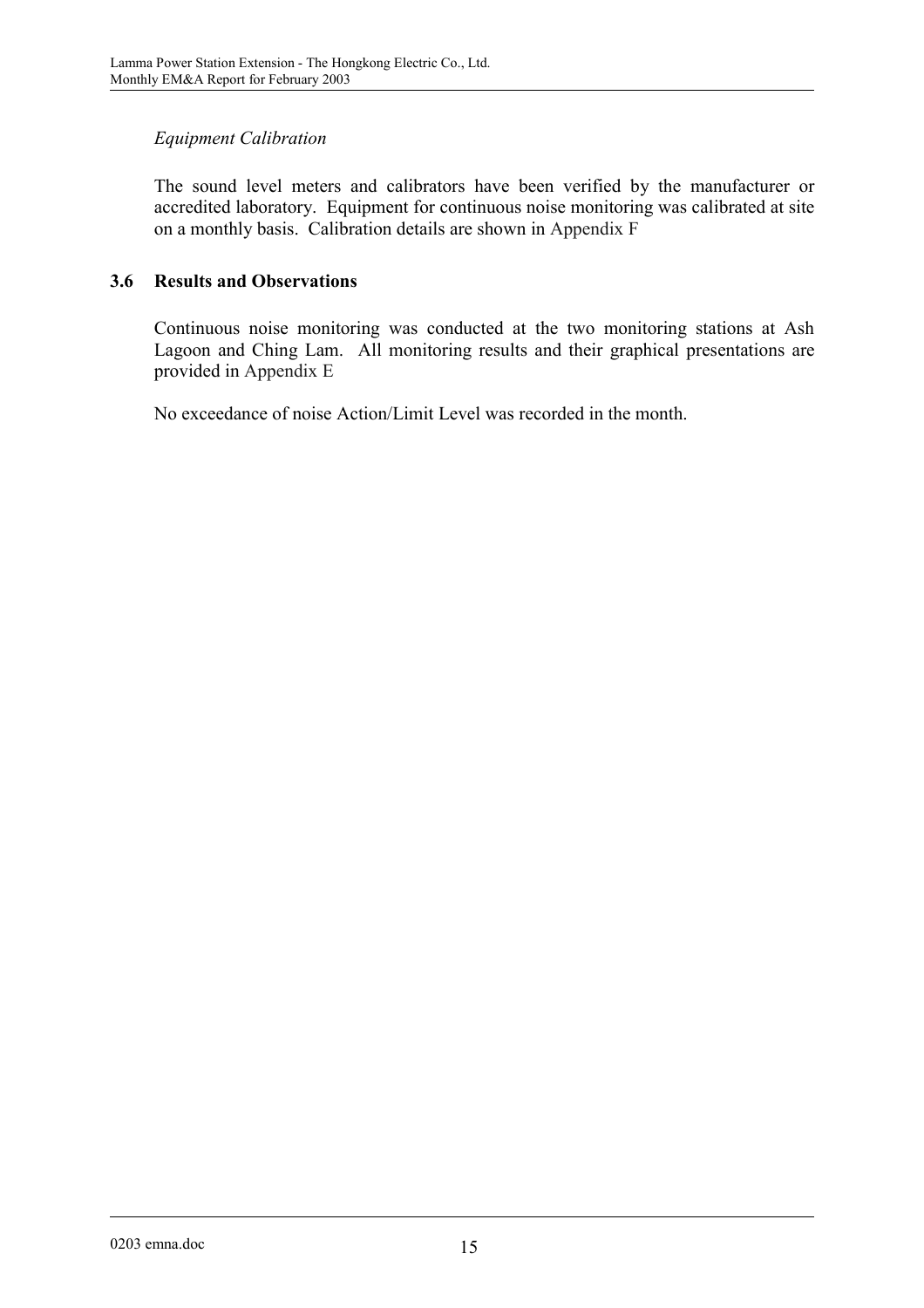

Figure 3.1 Location of Noise Monitoring Stations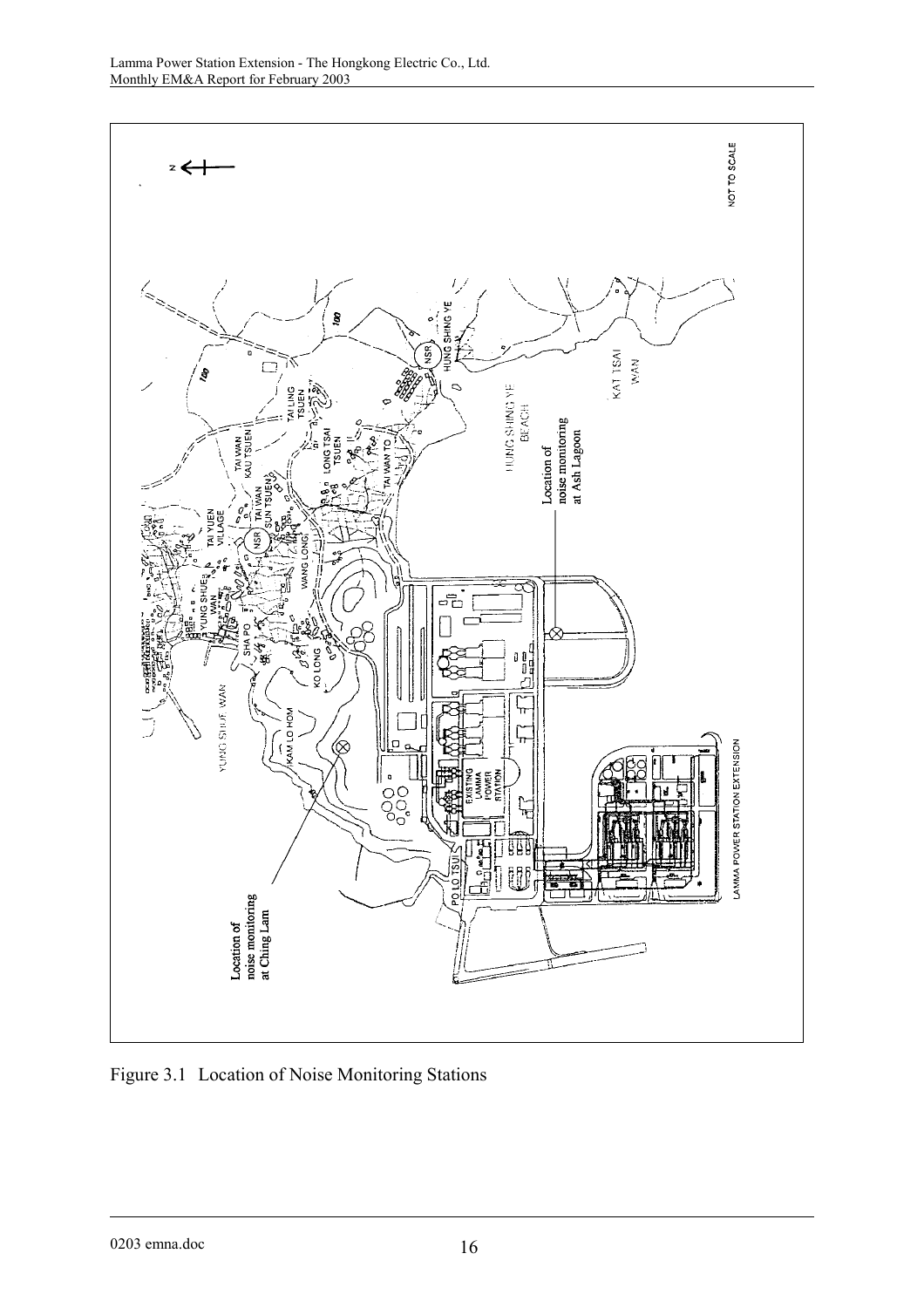# **4. ENVIRONMENTAL AUDIT**

## **4.1 Review of Environmental Monitoring Procedures**

The environmental monitoring procedures were regularly reviewed by the Environmental Team. No modification to the existing monitoring procedures was recommended.

# **4.2 Assessment of Environmental Monitoring Results**

*Monitoring results for Air Quality and Noise* 

The environmental monitoring results for Air Quality and Noise in the reporting month presented in sections 2, 3 and 4 respectively are summarized in Table 4.1.

| <b>Item</b>    | Parameter<br><b>Monitored</b>                                                                   | <b>Monitoring</b><br><b>Period</b> |                        | No. of<br><b>Exceedances In</b> | <b>Event/Action Plan</b><br><b>Implementation Status</b>                                                                                                                                                                 |
|----------------|-------------------------------------------------------------------------------------------------|------------------------------------|------------------------|---------------------------------|--------------------------------------------------------------------------------------------------------------------------------------------------------------------------------------------------------------------------|
|                |                                                                                                 |                                    | <b>Action</b><br>Level | Limit<br><b>Level</b>           | and Results                                                                                                                                                                                                              |
| Air            |                                                                                                 |                                    |                        |                                 |                                                                                                                                                                                                                          |
| 1              | <b>Ambient TSP</b><br>$(24$ -hour)                                                              | $01/02/03 -$<br>28/02/03           | $\overline{0}$         | $\mathbf{0}$                    |                                                                                                                                                                                                                          |
| $\overline{2}$ | <b>Ambient TSP</b><br>$(1-hour)$                                                                | $01/02/03$ -<br>28/02/03           | $\theta$               | $\Omega$                        |                                                                                                                                                                                                                          |
| Noise          |                                                                                                 |                                    |                        |                                 |                                                                                                                                                                                                                          |
| 1              | Noise level at the<br>critical NSR's<br>predicted by the<br>noise alarm<br>monitoring<br>system | $01/02/03$ -<br>28/02/03           | $\Omega$               | $\theta$                        |                                                                                                                                                                                                                          |
| $\overline{2}$ | Manual noise<br>monitoring at the<br>Pak Kok Tsui<br>residences                                 | $01/02/03$ -<br>28/02/03           | N/A                    | N/A                             | Hoarding works at Pak Kok Tsui<br>were completed on 11/5/2002.<br>Civil works would tentatively<br>commence in early 2004.<br>Manual noise monitoring was<br>suspended during the period<br>from 12/5/2002 to 28/2/2003. |

Table 4.1 Summary of AL Level Exceedances on Monitoring Parameters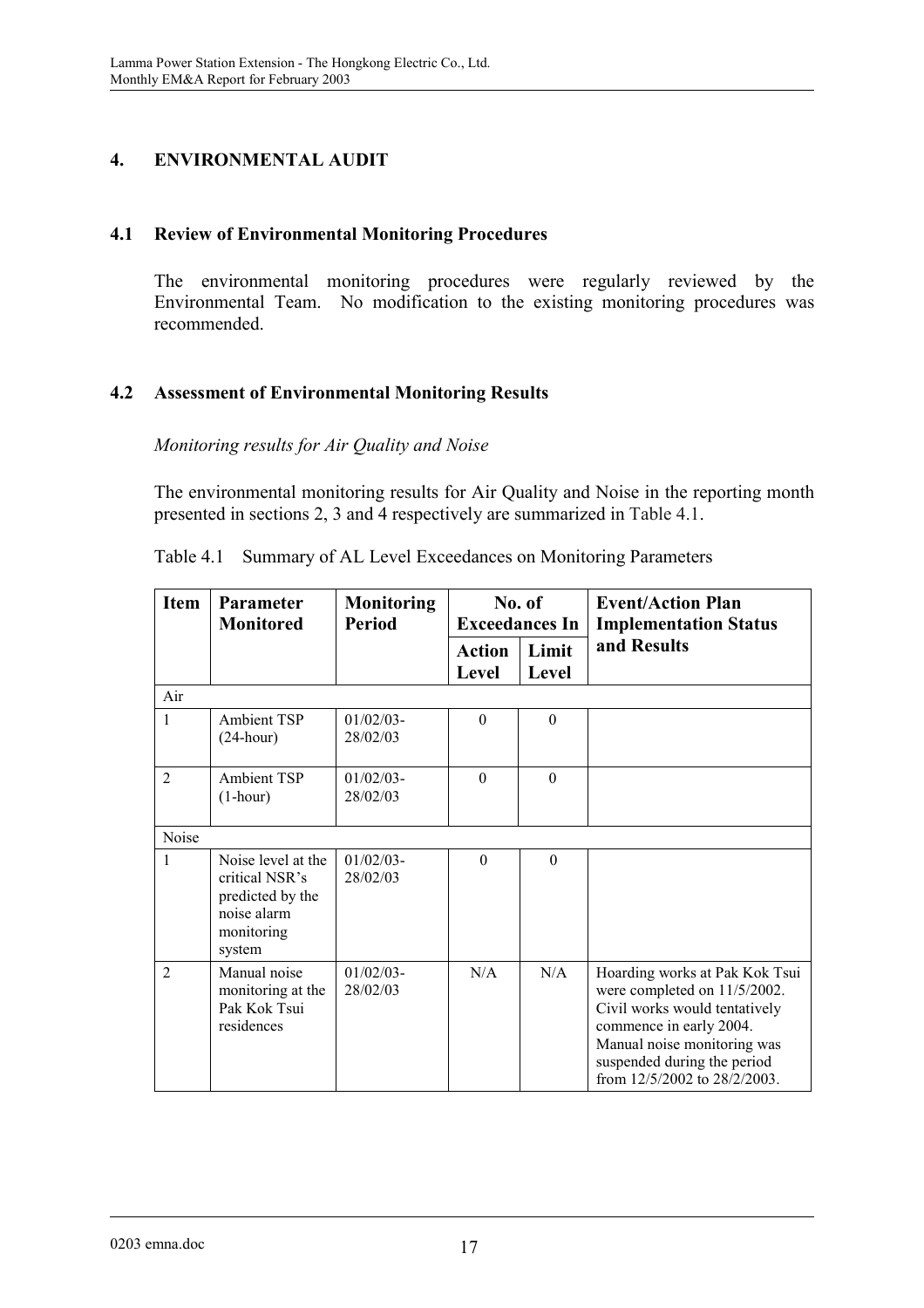## *Waste Management Records*

The estimated amounts of different types of waste generated in February 2003 are shown in Table 4.2.

| Table 4.2 Estimated Amounts of Waste Generated in February 2003 |  |  |
|-----------------------------------------------------------------|--|--|
|                                                                 |  |  |

| <b>Waste Type</b>         | <b>Examples</b>           | <b>Estimated Amount</b> |
|---------------------------|---------------------------|-------------------------|
| <b>Construction Waste</b> | Concrete Waste, Used      | 130.2 Ton               |
|                           | formwork                  |                         |
| General Refuse            | Domestic wastes collected | $12.23$ Ton             |
|                           | on site                   |                         |

### **4.3 Site Environmental Audit**

EPD officials from Local Control Office visited Lamma Power Station on 18/2/2003. They inspected the Lamma Extension Construction Site. There was no adverse comment from EPD regarding the construction site.

Site audits were carried out by ET on a weekly basis to monitor environmental issues at the construction sites to ensure that all mitigation measures were implemented timely and properly. The site conditions were generally satisfactory. All required mitigation measures were implemented. The weekly site inspection results are attached in Appendix H.

As the commencement of construction works of Transmission System had been deferred to early 2004, the weekly inspection for the site was suspended in the reporting month.

### **4.4 Status of Environmental Licensing and Permitting**

All permits/licenses obtained for the project are summarised in Table 4.3.

Table 4.3 Summary of Environmental Licensing and Permit Status

| <b>Description</b> | Permit No.    | <b>Valid Period</b> |                | <b>Highlights</b> | <b>Status</b> |
|--------------------|---------------|---------------------|----------------|-------------------|---------------|
|                    |               | From                | T <sub>0</sub> |                   |               |
| Varied             | EP-071/2000/B | 13/07/01            |                | The whole         | Valid         |
| Environmental      |               |                     |                | construction work |               |
| Permit             |               |                     |                | site.             |               |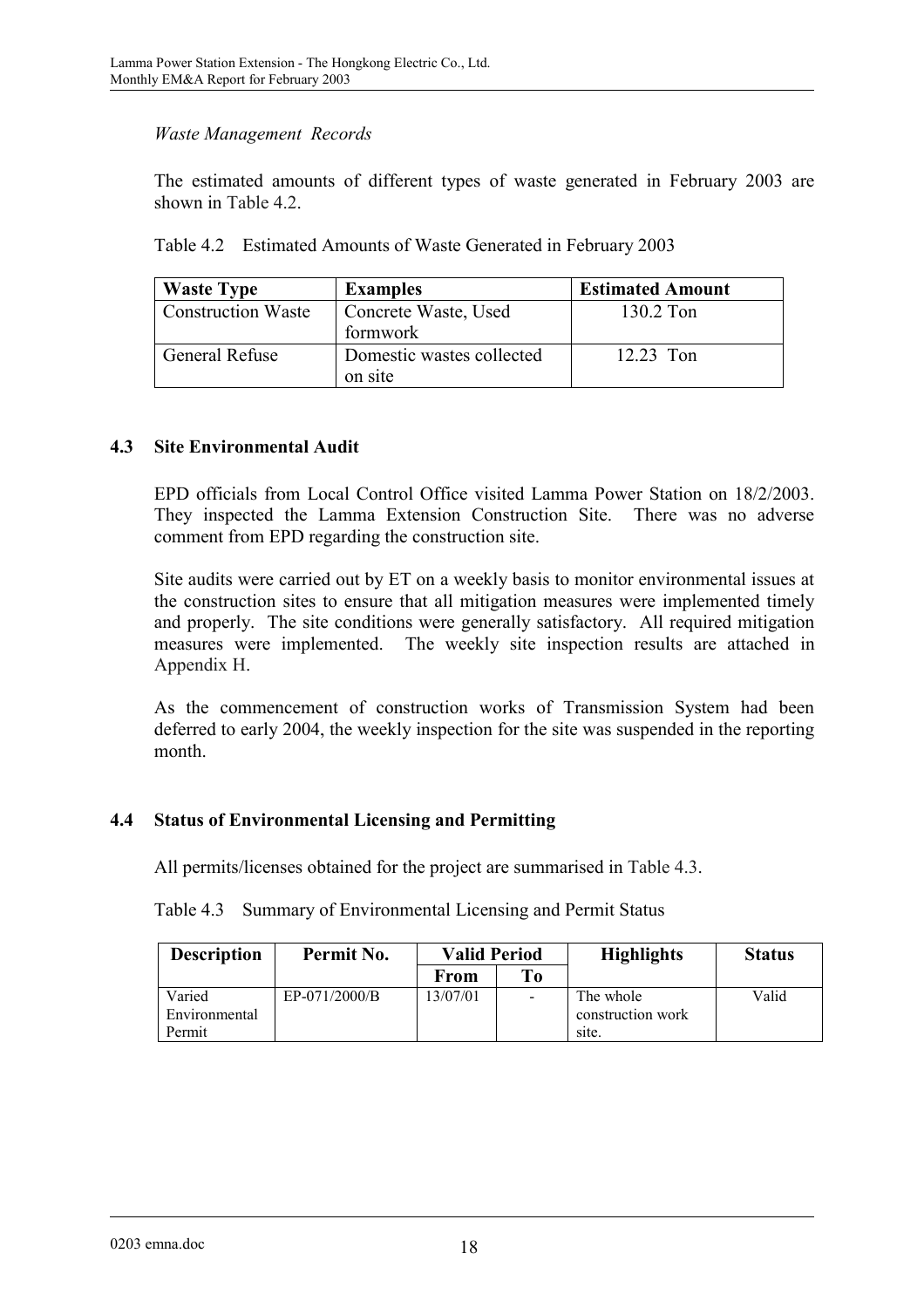| <b>Description</b>                            | Permit No.               | <b>Valid Period</b> |          | <b>Highlights</b>                                                                                                                                                                   | <b>Status</b>         |
|-----------------------------------------------|--------------------------|---------------------|----------|-------------------------------------------------------------------------------------------------------------------------------------------------------------------------------------|-----------------------|
|                                               |                          | <b>From</b>         | To       |                                                                                                                                                                                     |                       |
| Construction<br>Noise Permit                  | GW-UW0262-02             | 10/09/02            | 09/03/03 | 8 groups (A-H) of<br>PME's are assigned.<br>Only one group can<br>be used. Group G<br>and H shall not be<br>operated between<br>23:00 and 07:00 on<br>next day.                     | Valid                 |
| Construction<br>Noise Permit                  | PP-UW0030-02             | 15/11/02            | 14/05/03 | Percussive piling for<br>Unit L9 piling<br>foundation                                                                                                                               | Valid                 |
| Construction<br>Noise Permit                  | GW-UW0374-02             | 01/12/02            | 31/05/03 | Operation of<br>specified PME's<br>allowed during the<br>restricted hour<br>$(23:00-07:00$ on next<br>day). 2 groups of<br>PME's are assigned<br>and only one group<br>can be used. | Valid                 |
| Construction<br>Noise Permit                  | GW-UW0409-02             | 15/01/03            | 14/07/03 | Operation of PME's<br>allowed during the<br>restricted hours<br>$(07:00-23:00)$ on<br>holidays and 19:00-<br>23:00 on all other<br>days)                                            | Issued on<br>06/01/03 |
| Registration of<br>Chemical<br>Waste Producer | WPN5213-912-<br>G1050-01 | 01/06/02            |          | Unit L9 piling<br>foundation work.                                                                                                                                                  | Valid                 |
| Dumping<br>Permit                             | EP/MD/03-107             | 12/12/02            | 15/05/03 | Dumping at South<br>Cheung Chau<br>Disposal Area; Unit<br>L9 piling foundation<br>work.                                                                                             | Valid                 |
| Waste Water<br>Discharge<br>Licence           | EP742/912/006414I        | 10/6/02             | 30/6/07  | Socketted H-piling<br>works                                                                                                                                                         | Valid                 |
| Waste Water<br>Discharge<br>Licence           | EP742/912/006634I        | 16/7/02             | 31/7/07  | Bored piling works                                                                                                                                                                  | Valid                 |

# **4.5 Implementation Status of Environmental Mitigation Measures**

Mitigation measures detailed in the permits and the EM&A Manual (Construction Phase) are required to be implemented. An updated summary of the Environmental Mitigation Implementation Schedule (EMIS) is presented in Appendix I.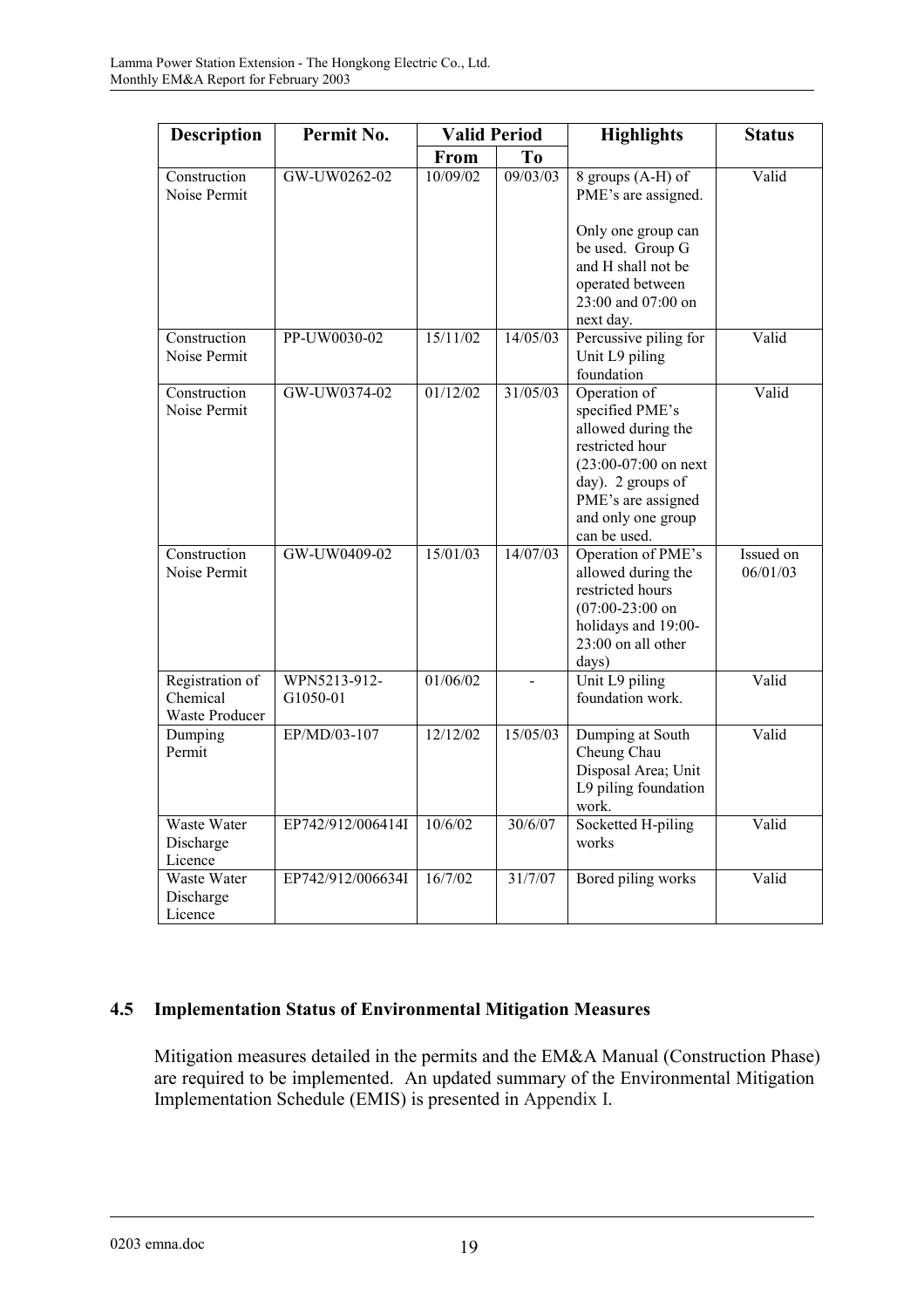## **4.6 Implementation Status of Event/Action Plans**

The Event/Action Plans extracted from the EM&A Manual (Construction Phase) are presented in Appendix G.

#### **4.7 Implementation Status of Environmental Complaint Handling Procedures**

In February 2003, no complaint against the construction activities was received.

Table 4.4 Environmental Complaints / Enquiries Received in February 2003

| Case Reference /<br>Date, Time Received /<br>Date, Time Concerned | Descriptions / Actions Taken | Conclusion /<br><b>Status</b> |
|-------------------------------------------------------------------|------------------------------|-------------------------------|
| Nil                                                               | N/A                          | N/A                           |

### Table 4.5 Outstanding Environmental Complaints / Enquiries Received Before

| Case Reference /<br>Date, Time Received /<br>Date, Time Concerned | Descriptions / Actions Taken | Conclusion /<br><b>Status</b> |
|-------------------------------------------------------------------|------------------------------|-------------------------------|
| Nil                                                               | N/A                          | N/A                           |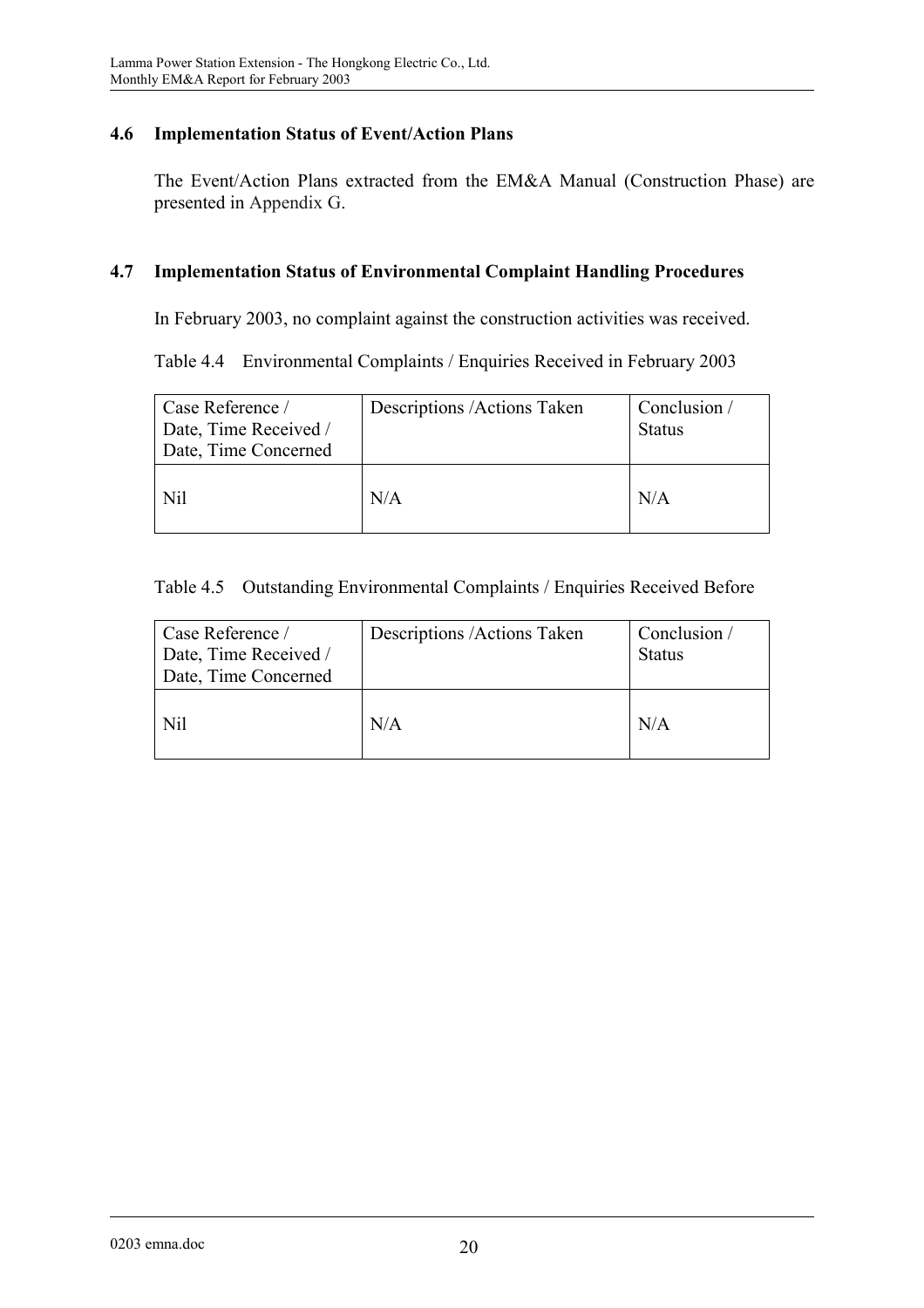# **5. FUTURE KEY ISSUES**

# **5.1 Status of Natural Gas supply**

Based on current project schedule, HEC anticipates there is no delay in the supply of natural gas.

# **5.2 Key Issues for the Coming Month**

Key issues to be considered in the coming month include:

### Site Formation

#### *Noise Impact*

- To continue monitoring the noise level during construction and to ensure compliance with the CNP's already obtained.
- To continue the preventive measures for noise exceedance and keep monitoring/ reviewing the performance.

#### *Air Impact*

• To monitor and review the sufficiency of the dust suppression measures provided and increase the resources accordingly if necessary.

### Transmission System

#### *Terrestrial Ecology Impact*

- To closely monitor the construction activities, if any, in order to avoid disturbance to the rare plants;
- To provide temporary fire fighting equipment for prevention of fire within the work sites.

### Unit L9 Piling Foundation

#### *Noise Impact*

- To continue monitoring the noise level during construction and to ensure compliance with the CNPs already obtained.
- To continue the preventive measures for noise exceedance and keep monitoring/ reviewing the performance.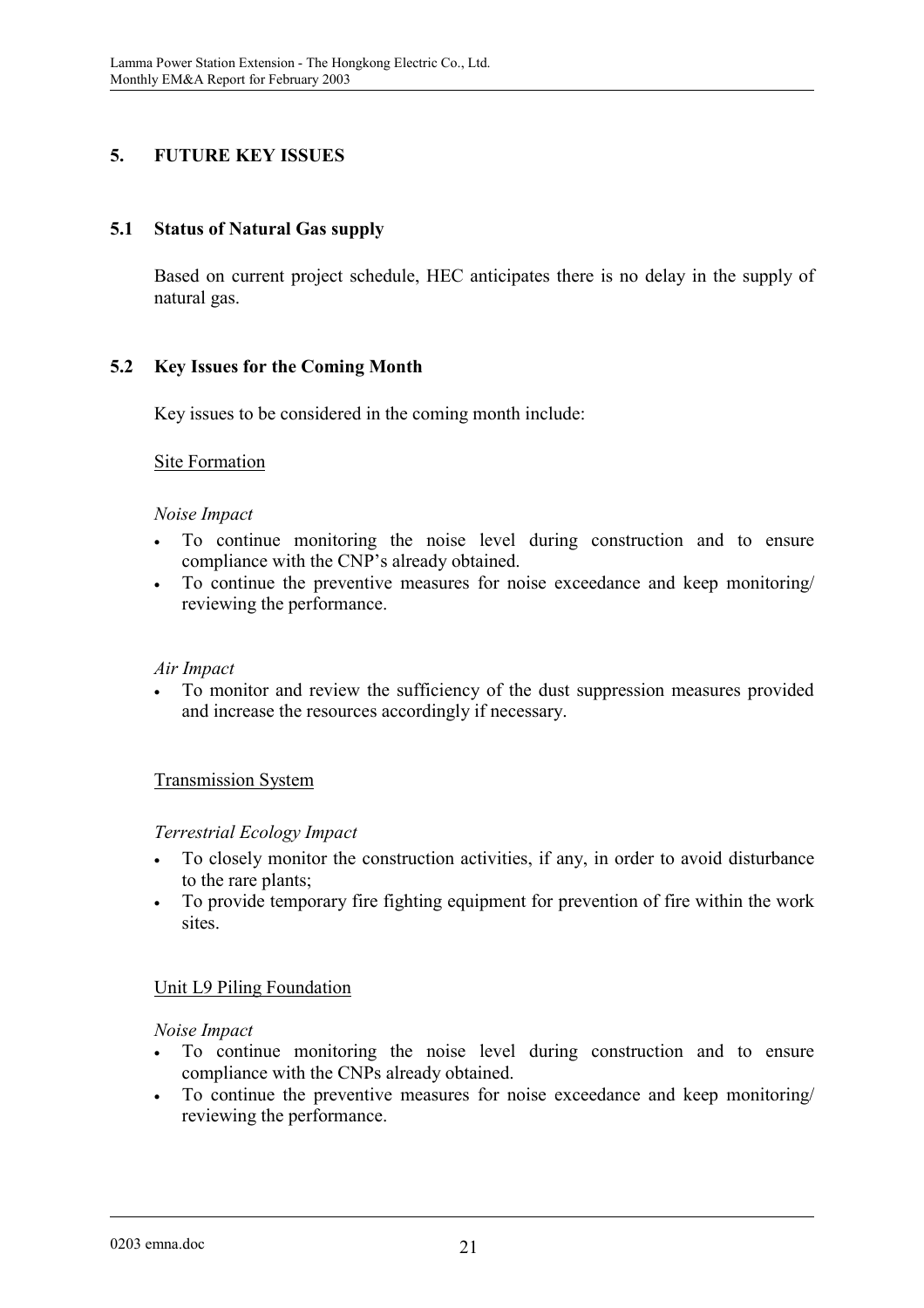## *Air Impact*

- To spray water on the ground and road surface to prevent dust emission.
- To continue monitoring and reviewing the emission of smoke from construction machines.

## Water Impact

To recycle wastewater during bored pipe testing work.

### *Waste Management*

• To implement the Waste Management Plan.

# **5.3 Monitoring Schedules for the Next 3 Months**

The hoarding works for the construction of transmission system at Pak Kok Tsui were completed on 11/5/2002. The civil works would tentatively commence in early 2004. As there was no construction work during the period from 12/5/2002 to end February 2003, the manual noise monitoring at Pak Kok Tsui was suspended in February 2003.

With the completion of post-project monitoring, no further marine water quality monitoring for the reclamation works is required.

The tentative environmental monitoring schedules for the next 3 months are shown in Appendix C.

# **5.4 Construction Program for the Next 3 Months**

The tentative construction program for the next 3 months is shown in Appendix J.